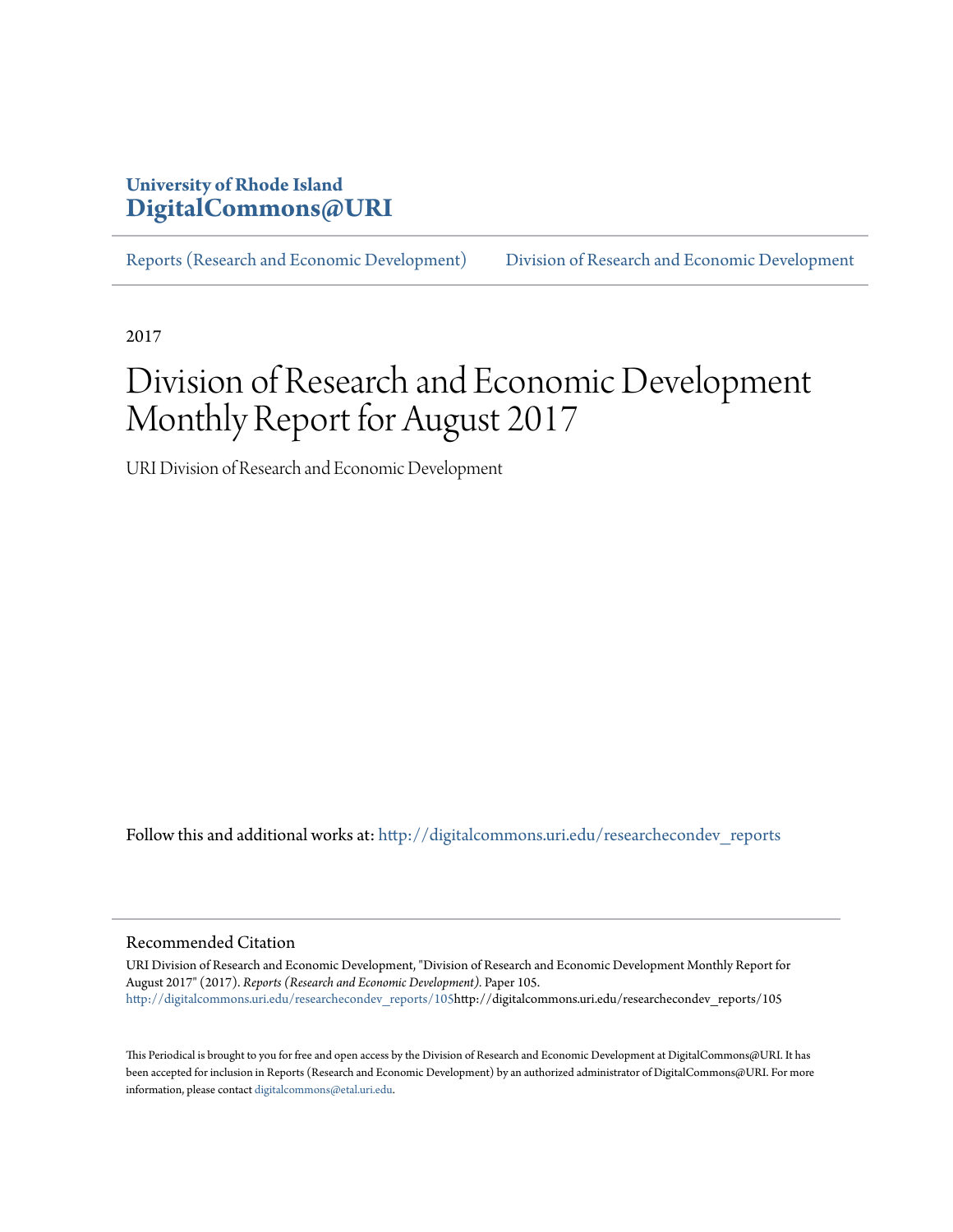

**Division of Research and Economic Development**

# **August FY18 Monthly Awards Report**

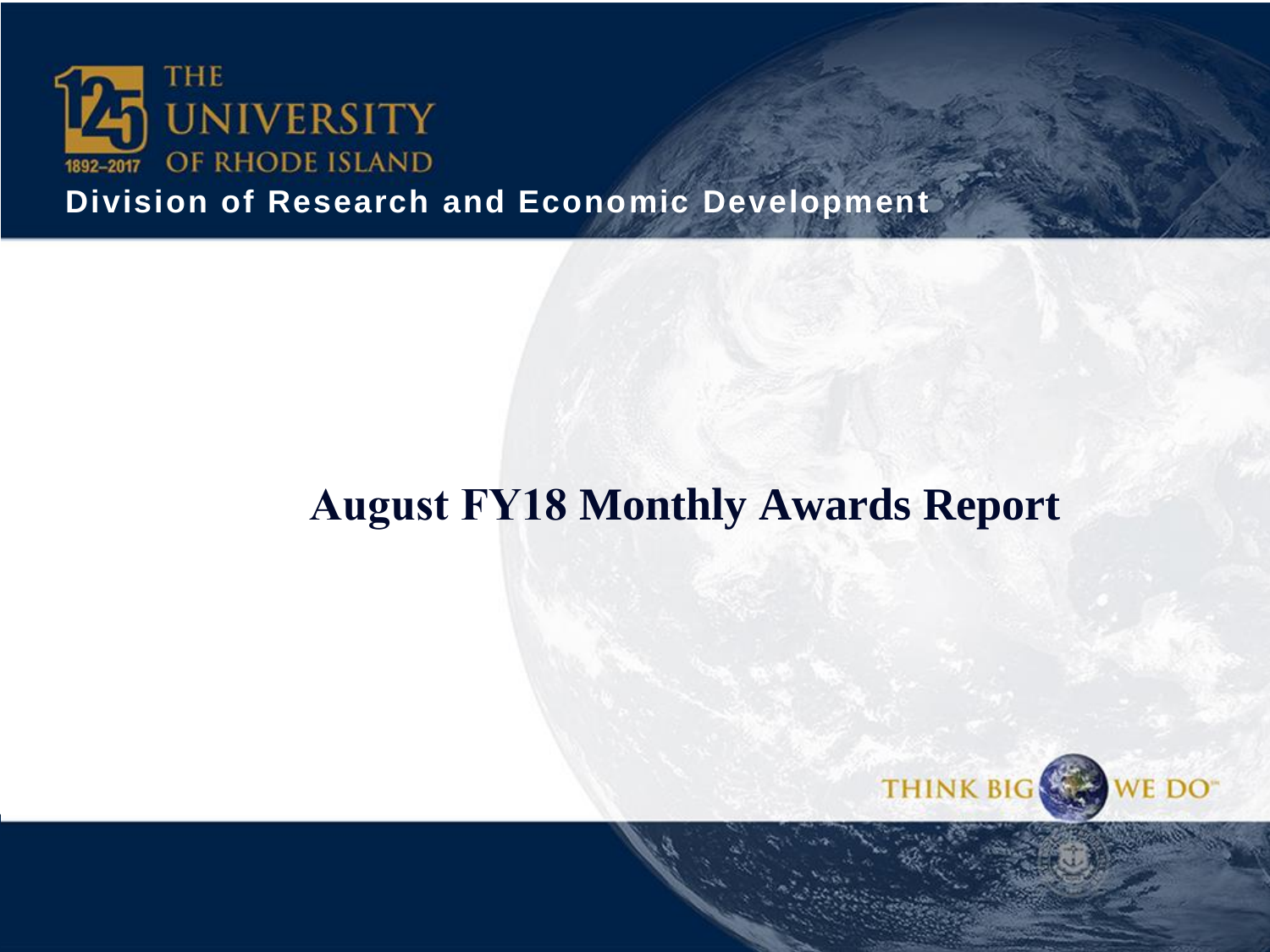|              |     |                | <b>FY14</b>     |                 |     |                | <b>FY15</b>           |                 |
|--------------|-----|----------------|-----------------|-----------------|-----|----------------|-----------------------|-----------------|
|              |     | <b>Number</b>  | Amount Awarded  |                 |     | Number         | <b>Amount Awarded</b> |                 |
| <b>Month</b> |     | Count Cum. Ct. | Amount          | Cum. Amt.       |     | Count Cum. Ct. | Amount                | Cum. Amt.       |
| July         | 39  | 39             | \$4,139,716.95  | \$4,139,716.95  | 56  | 56             | \$9,320,986.14        | \$9,320,986.14  |
| August       | 50  | 89             | \$10,961,168.50 | \$15,100,885.45 | 44  | 100            | \$12,358,916.05       | \$21,679,902.19 |
| September    | 44  | 133            | \$13,495,443.00 | \$28,596,328.45 | 54  | 154            | \$9,752,946.59        | \$31,432,848.78 |
| October      | 30  | 163            | \$4,306,251.98  | \$32,902,580.43 | 40  | 194            | \$10,524,688.48       | \$41,957,537.26 |
| November     | 16  | 179            | \$3,117,236.86  | \$36,019,817.29 | 33  | 227            | \$4,659,283.60        | \$46,616,820.86 |
| December     | 29  | 208            | \$2,366,159.91  | \$38,385,977.20 | 23  | 250            | \$4,928,269.75        | \$51,545,090.61 |
| January      | 30  | 238            | \$3,780,011.56  | \$42,165,988.76 | 22  | 272            | \$2,793,419.35        | \$54,338,509.96 |
| February     | 30  | 268            | \$2,076,599.68  | \$44,242,588.44 | 32  | 304            | \$3,760,154.75        | \$58,098,664.71 |
| March        | 29  | 297            | \$4,062,350.95  | \$48,304,939.39 | 26  | 330            | \$4,144,522.17        | \$62,243,186.88 |
| April        | 28  | 325            | \$4,427,811.05  | \$52,732,750.44 | 33  | 363            | \$10,761,617.18       | \$73,004,804.06 |
| May          | 37  | 362            | \$3,839,315.32  | \$56,572,065.76 | 33  | 396            | \$5,594,823.50        | \$78,599,627.56 |
| June         | 34  | 396            | \$12,209,552.37 | \$68,781,618.13 | 30  | 426            | \$5,826,873.64        | \$84,426,501.20 |
| Total        | 396 | 396            | \$68,781,618.13 | \$68,781,618.13 | 426 | 426            | \$84,426,501.20       | \$84,426,501.20 |

**Table 1. FY17 Awards through the Division of Research and Economic Development including awards through URIRF as of August FY18**

|           |     |                | <b>FY16</b>     |                       |               |                | <b>FY17</b>     |                 |    |                       | <b>FY18</b>     |                 |  |                       |
|-----------|-----|----------------|-----------------|-----------------------|---------------|----------------|-----------------|-----------------|----|-----------------------|-----------------|-----------------|--|-----------------------|
|           |     | <b>Number</b>  |                 | <b>Amount Awarded</b> | <b>Number</b> |                |                 |                 |    | <b>Amount Awarded</b> |                 | <b>Number</b>   |  | <b>Amount Awarded</b> |
| Month     |     | Count Cum. Ct. | Amount          | Cum. Amt.             |               | Count Cum. Ct. | Amount          | Cum. Amt.       |    | Count Cum. Ct.        | Amount          | Cum. Amt.       |  |                       |
| July      | 37  | 37             | \$8,259,292.12  | \$8,259,292.12        | 37            | 37             | \$4,339,118.27  | \$4,339,118.27  | 45 | 45                    | \$8,131,838.53  | \$8,131,838.53  |  |                       |
| August    | 50  | 87             | \$11,559,380.86 | \$19,818,672.98       | 57            | 94             | \$8,539,822.58  | \$12,878,940.85 | 51 | 96                    | \$7,642,620.00  | \$15,774,458.53 |  |                       |
| September | 47  | 134            | \$15,419,750.42 | \$35,238,423.40       | 32            | 126            | \$4,627,289.24  | \$17,506,230.09 |    |                       |                 |                 |  |                       |
| October   | 29  | 163            | \$5,505,924.11  | \$40,744,347.51       | 44            | 170            | \$10,495,024.28 | \$28,001,254.37 |    |                       |                 |                 |  |                       |
| November  | 20  | 183            | \$1,782,290.00  | \$42,526,637.51       | 29            | 199            | \$1,964,267.24  | \$29,965,521.61 |    |                       |                 |                 |  |                       |
| December  | 23  | 206            | \$5,157,323.68  | \$47,683,961.19       | 21            | 220            | \$2,559,332.00  | \$32,524,853.61 |    |                       |                 |                 |  |                       |
| January   | 18  | 224            | \$2,301,715.00  | \$49,985,676.19       | 28            | 248            | \$4,267,124.83  | \$36,791,978.44 |    |                       |                 |                 |  |                       |
| February  | 36  | 260            | \$7,503,614.82  | \$57,489,291.01       | 33            | 281            | \$5,870,893.25  | \$42,662,871.69 |    |                       |                 |                 |  |                       |
| March     | 28  | 288            | \$3,653,643.41  | \$61,142,934.42       | 37            | 318            | \$5,531,665.34  | \$48,194,537.03 |    |                       |                 |                 |  |                       |
| April     | 30  | 318            | \$7,850,054.40  | \$68,992,988.82       | 19            | 337            | \$7,231,667.00  | \$55,426,204.03 |    |                       |                 |                 |  |                       |
| May       | 38  | 356            | \$8,421,608.95  | \$77,414,597.77       | 33            | 370            | \$3,555,246.01  | \$58,981,450.04 |    |                       |                 |                 |  |                       |
| June      | 37  | 393            | \$8,166,192.24  | \$85,580,790.01       | 62            | 432            | \$13,550,894.81 | \$72,532,344.85 |    |                       |                 |                 |  |                       |
|           |     |                |                 |                       |               |                |                 |                 |    |                       |                 |                 |  |                       |
| Total     | 393 | 393            | \$85,580,790.01 | \$85,580,790.01       | 432           | 432            | \$72,532,344.85 | \$72,532,344.85 | 96 | 96                    | \$15,774,458.53 | \$15,774,458.53 |  |                       |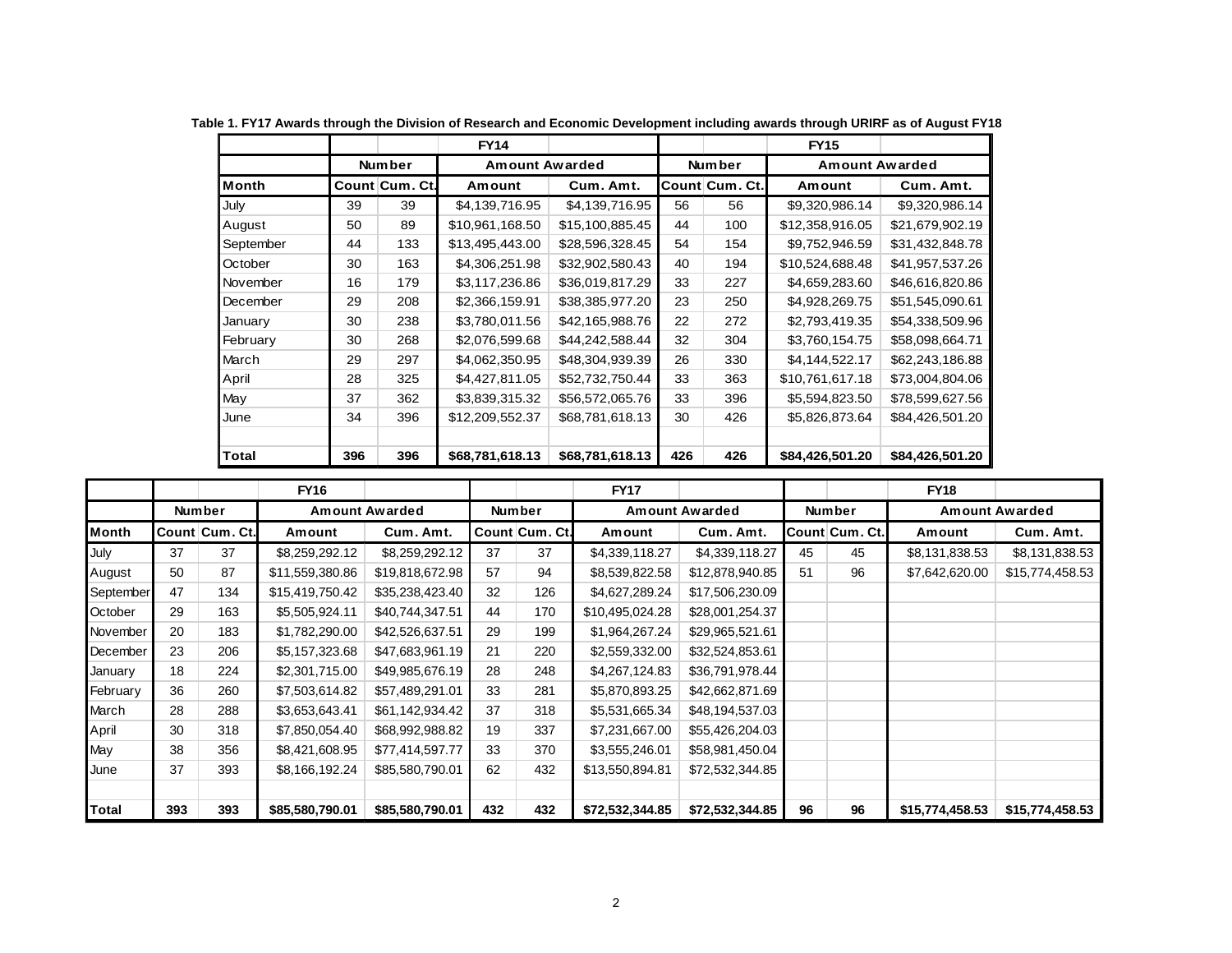

 **Fig 1a. FY17 Cumulative totals of numbers of awards through the Division of Research & Economic Development including awards through URIRF as of August FY18**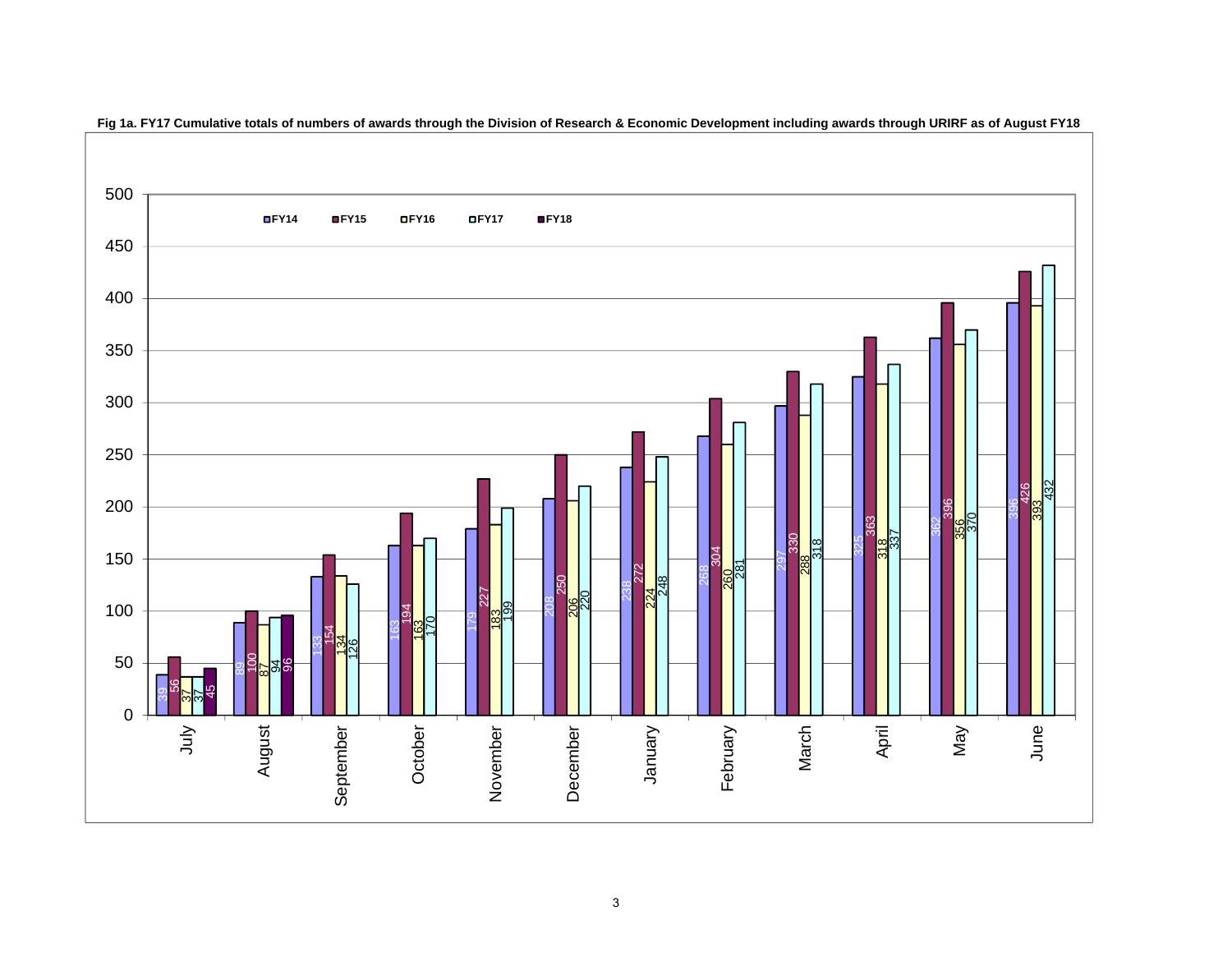

**Fig 1b. Cumulative totals of awards received through the Division of Research & Economic Development including awards through URIRF as of August FY18**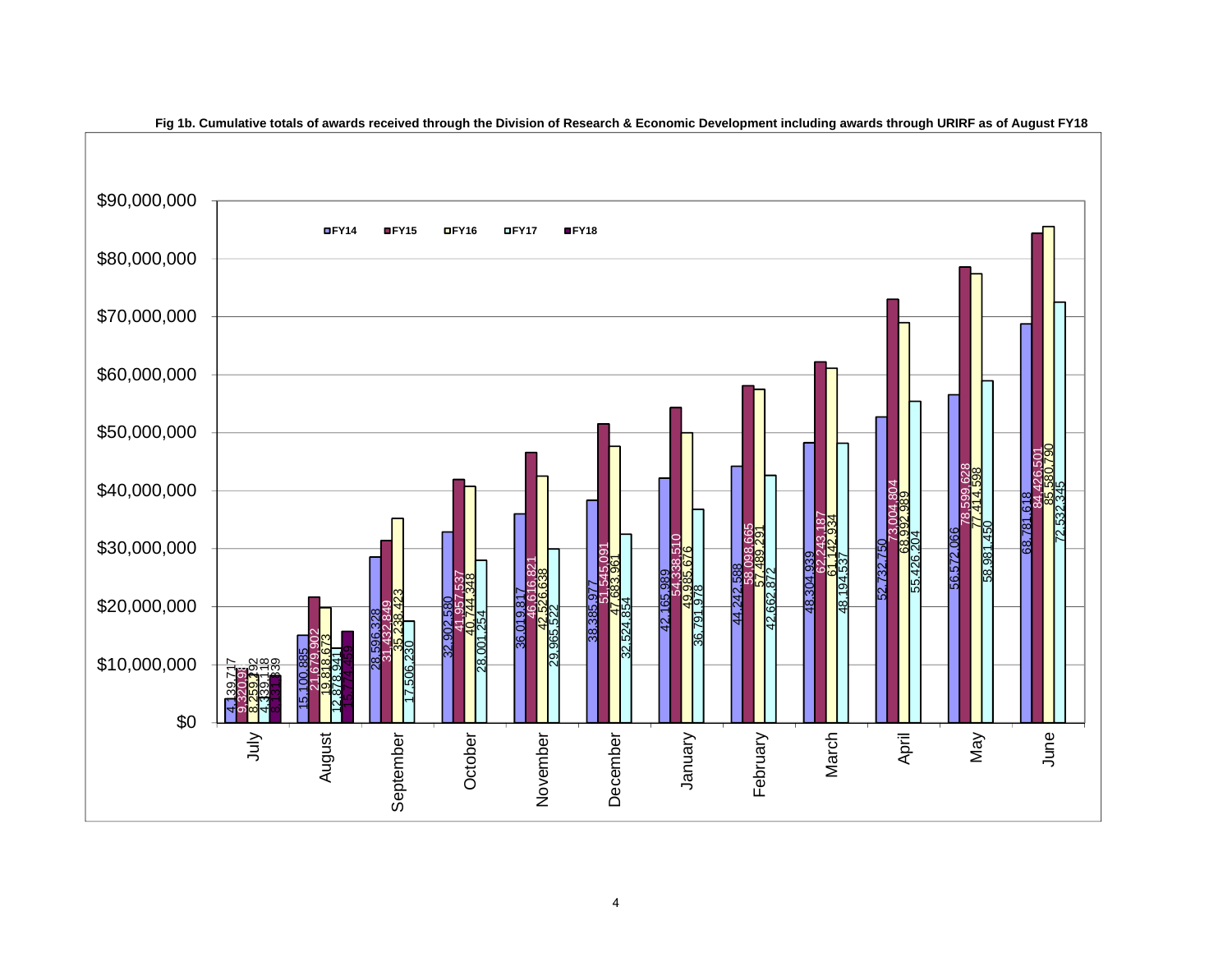|  | Table 2. Summary of awards received by administrative and academic units FY14 through August FY18 YTD |  |
|--|-------------------------------------------------------------------------------------------------------|--|
|  |                                                                                                       |  |

| Administrative                           | <b>FY14</b>     | <b>FY15</b>     | <b>FY16</b>     | <b>FY17</b>     | <b>FY18</b>     | Totals           |
|------------------------------------------|-----------------|-----------------|-----------------|-----------------|-----------------|------------------|
| PRESIDENT'S OFFICE                       | \$0.00          | \$0.00          | \$0.00          | \$0.00          | \$0.00          | \$0.00           |
| <b>PROVOST</b>                           | \$66,522.90     | \$333,665.52    | \$347,327.90    | \$0.00          | \$0.00          | \$747,516.32     |
| <b>VP, ADMINISTRATION</b>                | \$934,258.37    | \$12,176.00     | \$0.00          | \$24,923.00     | \$0.00          | \$971,357.37     |
| VP, RESEARCH & ECON DEV                  | \$4,177,835.54  | \$5,781,973.31  | \$5,019,163.69  | \$4,130,075.00  | \$1,148,399.00  | \$20,257,446.54  |
| VP, STUDENT AFFAIRS                      | \$261,091.70    | \$267,287.19    | \$124,215.60    | \$0.00          | \$0.00          | \$652,594.49     |
| Academic                                 |                 |                 |                 |                 |                 |                  |
| <b>ARTS &amp; SCIENCES</b>               | \$4,245,460.88  | \$6,966,881.21  | \$5,807,093.79  | \$4,796,076.54  | \$1,573,075.85  | \$23,388,588.27  |
| <b>BUSINESS ADMINISTRATION</b>           | \$72,332.00     | \$255,549.40    | \$367,079.80    | \$0.00          | \$50,000.00     | \$744,961.20     |
| <b>COLLEGE OF EDU &amp; PROF STUDIES</b> | \$2,077,426.92  | \$1,832,419.00  | \$2,191,844.01  | \$415,936.50    | \$74,384.00     |                  |
| <b>CONTINUING EDUCATION</b>              | \$199,568.70    | \$148,136.04    | \$118,215.60    | <b>NA</b>       | \$0.00          | \$465,920.34     |
| <b>ENGINEERING</b>                       | \$3,487,206.08  | \$6,367,872.33  | \$8,940,566.89  | \$4,693,118.34  | \$1,700,530.30  | \$25,189,293.94  |
| <b>ENVIRONMENT &amp; LIFE SCIENCES</b>   | \$16,144,544.99 | \$19,928,754.89 | \$16,957,974.00 | \$12,246,360.67 | \$4,512,388.20  | \$69,790,022.75  |
| <b>GRADUATE SCHOOL</b>                   | \$0.00          | \$0.00          | \$0.00          | \$0.00          | \$0.00          | \$0.00           |
| <b>HUMAN SCIENCE &amp; SERVICES</b>      | \$899,862.05    | \$858,426.62    | \$1,147,091.45  | NA.             | \$0.00          | \$2,905,380.12   |
| <b>HEALTH SCIENCES</b>                   | \$4,771,423.00  | \$4,989,606.93  | \$4,915,700.32  | \$4,961,859.39  | \$1,018,040.38  | \$20,656,630.02  |
| ACADEMIC HEALTH COLLABORATIVE            |                 |                 |                 | \$1,408,568.66  | \$0.00          | \$1,408,568.66   |
| <b>NURSING</b>                           | \$1,298,944.60  | \$682,403.25    | \$1,807,216.30  | \$1,512,030.27  | \$0.00          | \$5,300,594.42   |
| <b>OCEANOGRAPHY</b>                      | \$22,981,661.90 | \$25,356,628.31 | \$31,099,397.41 | \$30,870,365.04 | \$4,391,293.80  | \$114,699,346.46 |
| <b>PHARMACY</b>                          | \$6,963,909.80  | \$10,644,721.20 | \$6,549,687.65  | \$6,356,777.70  | \$1,306,347.00  | \$31,821,443.35  |
| UNIVERSITY COLLEGE                       | \$199,568.70    | \$0.00          | \$188,215.60    | \$0.00          | \$0.00          | \$387,784.30     |
| UNIVERSITY LIBRARY                       |                 |                 |                 | \$1,116,253.68  | \$0.00          | \$1,116,253.68   |
| <b>Totals</b>                            | \$68,781,618.13 | \$84,426,501.20 | \$85,580,790.01 | \$72,532,344.79 | \$15,774,458.53 | \$320,503,702.23 |

NA - NOT APPLICABLE (Unit does not exist)

CANCER PREV RESEARCH CTR - Prior to FY17 was reported in Arts and Sciences

CENTER FOR HUMAN SERVICES - Prior to FY17 was reported in Human Science and Services

EDUCATION - Prior to FY17 was reported in Human Science and Services

HUMAN DEV/COUNSEL/FAM STUDIES - Prior to FY17 was reported in Human Science and Services

NUTRITION AND FOOD SCIENCES - Prior to FY17 was reported in Environment and Life Sciences

PHYSICAL THERAPY - Prior to FY17 was reported in Human Science and Services

PSYCHOLOGY - Prior to FY17 was reported in Arts and Sciences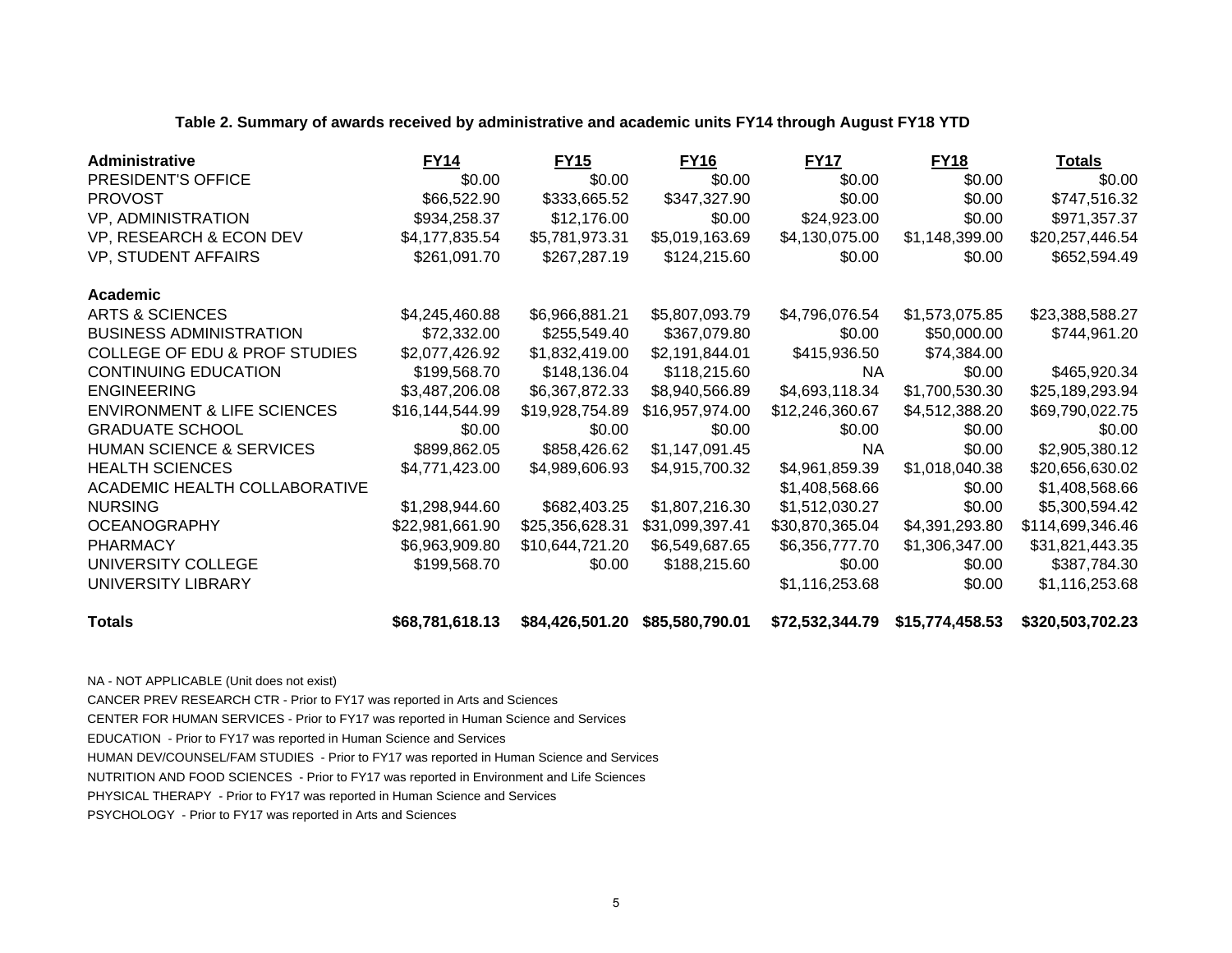### **Table 2a. Awards received by departments within colleges FY14 through August FY18 YTD**

| College                                | <b>FY14</b>    | <b>FY15</b>    | <b>FY16</b>    | <b>FY17</b>    | FY18 YTD       | <b>Totals</b>   |
|----------------------------------------|----------------|----------------|----------------|----------------|----------------|-----------------|
| <b>Arts and Sciences</b>               | \$4,245,460.88 | \$6,966,881.21 | \$5,807,093.79 | \$4,796,076.54 | \$1,573,075.85 | \$23,388,588.27 |
| ARCHEOLOGY AND APPLIED HISTORY         | \$0.00         | \$4,898.00     | \$0.00         | \$0.00         | \$0.00         | \$4,898.00      |
| <b>ART</b>                             | \$0.00         | \$0.00         | \$0.00         | \$0.00         | \$0.00         | \$0.00          |
| <b>CHEMISTRY</b>                       | \$1,860,329.55 | \$4,959,626.45 | \$3,407,452.84 | \$2,369,873.50 | \$1,120,685.00 | \$13,717,967.34 |
| <b>COMMUNICATION STUDIES</b>           | \$0.00         | \$0.00         | \$0.00         | \$69,146.00    | \$0.00         | \$69,146.00     |
| <b>COMPUTER SCIENCE/STATISTICS</b>     | \$159,245.55   | \$50,250.00    | \$826,544.98   | \$491,657.00   | \$50,000.00    | \$1,577,697.53  |
| <b>DEAN'S OFFICE</b>                   | \$22,302.98    | \$23,478.36    | \$24,924.04    | \$0.00         | \$0.00         | \$70,705.38     |
| <b>ECONOMICS</b>                       | \$0.00         | \$6,250.00     | \$0.00         | \$0.00         | \$0.00         | \$6,250.00      |
| <b>ENGLISH</b>                         |                | \$475,980.00   | \$0.00         | \$25,000.00    | \$0.00         | \$500,980.00    |
| FEINSTEIN HUNGER CTR(DEAN'S OFFICE)    | \$797,488.00   | \$555,216.00   | \$570,233.00   | \$555,216.00   | \$0.00         | \$2,478,153.00  |
| <b>HISTORY</b>                         | \$248,515.00   | \$60,480.00    | \$1,982.00     | \$211,921.00   | \$0.00         | \$522,898.00    |
| <b>INTERNATIONAL ENGINEERING PROG</b>  | \$0.00         | \$0.00         | \$0.00         | \$0.00         | \$0.00         | \$0.00          |
| <b>LANGUAGES</b>                       | \$419,870.00   | \$377,995.80   | \$15,000.00    | \$761,273.04   | \$387,475.00   | \$1,961,613.84  |
| <b>LIBRARY AND INFORMATION STUDIES</b> | \$50,000.00    | \$0.00         | \$0.00         | \$0.00         | \$0.00         | \$50,000.00     |
| <b>MATHEMATICS</b>                     | \$108,832.55   | \$0.00         | \$0.00         | \$0.00         | \$0.00         | \$108,832.55    |
| PHILOSOPHY                             |                |                |                | \$2,000.00     | \$0.00         | \$2,000.00      |
| <b>PHYSICS</b>                         | \$504,034.50   | \$219,162.00   | \$237,748.00   | \$217,875.00   | \$0.00         | \$1,178,819.50  |
| POLITICAL SCIENCE                      |                | \$162,083.60   | \$517,787.30   | \$31,502.00    | \$14,915.85    | \$726,288.75    |
| SOCIOLOGY/ANTHROPOLOGY                 | \$30,118.75    | \$0.00         | \$110,426.00   | \$50,613.00    | \$0.00         | \$191,157.75    |
| <b>THEATRE</b>                         | \$0.00         | \$0.00         | \$0.00         | \$0.00         | \$0.00         | \$0.00          |
| <b>GENDER AND WOMEN'S STUDIES</b>      | \$0.00         | \$0.00         | \$0.00         | \$0.00         | \$0.00         | \$0.00          |
| <b>WRITING AND RHETORIC</b>            | \$44,724.00    | \$71,461.00    | \$94,995.63    | \$10,000.00    | \$0.00         | \$221,180.63    |
| <b>Business Administration</b>         | \$72,332.00    | \$255,549.40   | \$367,079.80   | \$0.00         | \$50,000.00    | \$744,961.20    |
| <b>ACCOUNTING</b>                      | \$0.00         | \$0.00         | \$0.00         | \$0.00         | \$0.00         | \$0.00          |
| <b>DEAN'S OFFICE</b>                   | \$0.00         | \$234,712.00   | \$331,719.40   | \$0.00         | \$50,000.00    | \$616,431.40    |
| <b>FACULTY - INSTRUCTION</b>           | \$72,332.00    | \$20,837.40    | \$35,360.40    | \$0.00         | \$0.00         | \$128,529.80    |
| <b>MANAGEMENT</b>                      | \$0.00         | \$0.00         | \$0.00         | \$0.00         | \$0.00         | \$0.00          |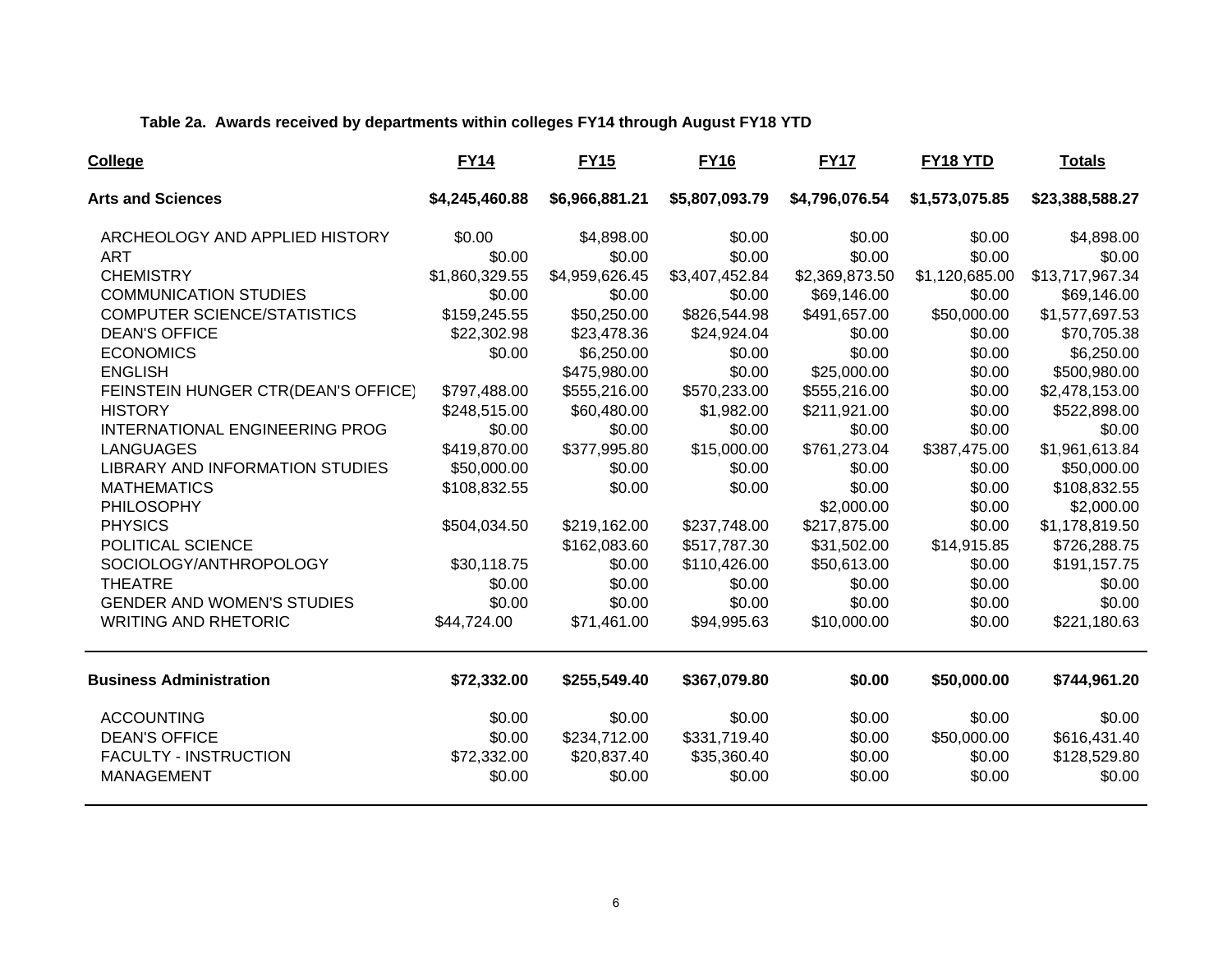| <b>College</b>                                  | <b>FY14</b>    | <b>FY15</b>    | <b>FY16</b>                                                     | <b>FY17</b>    | FY <sub>18</sub> YTD | <u>Totals</u>   |
|-------------------------------------------------|----------------|----------------|-----------------------------------------------------------------|----------------|----------------------|-----------------|
| <b>College of Education &amp; Prof. Studies</b> | \$2,077,426.92 | \$1,832,419.00 | \$2,191,844.01                                                  | \$415,936.50   | \$74,384.00          | \$6,592,010.43  |
| BIOTECH MANUFACTURING PVD COHORT                |                |                |                                                                 |                | \$74,384.00          | \$74,384.00     |
| <b>CENTER FOR HUMAN SERVICES</b>                | \$524,558.00   | \$237,256.00   | \$237,256.00                                                    | \$237,256.00   | \$0.00               | \$1,236,326.00  |
| <b>EDUCATION</b>                                | \$1,552,868.92 | \$1,595,163.00 | \$1,954,588.01                                                  | \$178,680.50   | \$0.00               | \$5,281,300.43  |
| <b>Engineering</b>                              | \$3,487,206.08 | \$6,367,872.33 | \$8,940,566.89                                                  | \$4,693,118.34 | \$1,700,530.30       | \$25,189,293.94 |
| <b>CHEMICAL ENGINEERING</b>                     | \$1,017,782.78 | \$1,147,777.99 | \$638,045.12                                                    | \$532,058.37   | \$28,178.00          | \$3,363,842.26  |
| CIVIL/ENVIRONMENTAL ENGINEERING                 | \$679,694.60   | \$358,795.80   | \$626,548.76                                                    | \$612,973.05   | \$203,697.60         | \$2,481,709.81  |
| <b>DEAN'S OFFICE</b>                            | \$107,273.00   | \$65,999.00    | \$319,912.80                                                    | \$64,876.00    | \$221,188.00         | \$779,248.80    |
| <b>ELECTRICAL ENGINEERING</b>                   | \$221,001.00   | \$2,903,823.72 | \$3,390,875.31                                                  | \$737,022.59   | \$815,991.70         | \$8,068,714.32  |
| <b>ENGINEERING COMPUTER CTR</b>                 | \$42,572.00    | \$0.00         | \$0.00                                                          | \$0.00         | \$0.00               | \$42,572.00     |
| INTERNATIOANAL ENG PROGRAM                      |                | \$17,692.80    | \$15,000.00                                                     | \$25,000.00    | \$0.00               | \$57,692.80     |
| MECHANICAL & INDUSTRIAL SYS EGR                 | \$350,143.00   | \$586,746.91   | \$1,993,862.41                                                  | \$1,103,170.00 | \$261,475.00         | \$4,295,397.32  |
| <b>OCEAN ENGINEERING</b>                        | \$1,068,739.70 | \$1,287,036.11 | \$1,956,322.49                                                  | \$1,618,018.33 | \$170,000.00         | \$6,100,116.63  |
| <b>Environment and Life Sciences</b>            |                |                | \$16,144,544.99 \$19,928,754.89 \$16,957,974.00 \$12,246,360.67 |                | \$4,512,388.20       | \$69,790,022.75 |
| <b>BIOLOGICAL SCIENCES</b>                      | \$1,205,548.39 | \$409,221.00   | \$253,638.00                                                    | \$330,500.00   | \$0.00               | \$2,198,907.39  |
| CELL AND MOLECULAR BIOLOGY                      | \$7,148,772.86 | \$430,581.00   | \$0.00                                                          | \$60,697.00    | \$60,697.00          | \$7,700,747.86  |
| <b>CELLS ACADEMIC UNIT 1</b>                    |                | \$2,817,060.20 | \$4,150,538.11                                                  | \$2,509,767.82 | \$227,435.40         | \$9,704,801.53  |
| <b>CELLS ACADEMIC UNIT 2</b>                    |                | \$3,661,919.60 | \$4,189,228.41                                                  | \$2,933,492.89 | \$1,244,853.00       | \$12,029,493.90 |
| <b>CELLS ACADEMIC UNIT 3</b>                    | \$8,000.00     | \$5,610,346.18 | \$5,712,508.68                                                  | \$4,422,068.04 | \$2,979,402.80       | \$18,732,325.70 |
| <b>CELLS DEAN / ADMINISTRATION</b>              |                |                |                                                                 | \$28,112.00    | \$0.00               | \$28,112.00     |
| COMMUNITY PLANNING/AREA DEVEL                   | \$0.00         | \$0.00         | \$0.00                                                          | \$0.00         | \$0.00               | \$0.00          |
| <b>COOPERATIVE EXTENSION</b>                    | \$303,615.00   | \$117,786.70   | \$8,250.00                                                      | \$0.00         | \$0.00               | \$429,651.70    |
| <b>DEAN'S OFFICE</b>                            | \$1,671,668.43 | \$802,988.20   | \$1,639,130.50                                                  | \$1,785,936.00 | \$0.00               | \$5,899,723.13  |
| ENV & NAT RESOURCE ECONOMICS                    | \$780,131.00   | \$570,754.00   | \$335,567.20                                                    | \$0.00         | \$0.00               | \$1,686,452.20  |
| FISHERIES, ANIMAL & VET SCIENCE                 | \$958,878.97   | \$569,213.69   | \$176,211.10                                                    | \$83,288.92    | \$0.00               | \$1,787,592.68  |
| <b>GEOSCIENCES</b>                              | \$566,452.87   | \$1,116,544.24 | \$113,544.00                                                    | \$88,898.00    | \$0.00               | \$1,885,439.11  |
| <b>MARINE AFFAIRS</b>                           | \$3,837.00     | \$0.00         | \$0.00                                                          | \$0.00         | \$0.00               | \$3,837.00      |
| NATURAL RESOURCES SCIENCE                       | \$3,014,274.22 | \$3,753,730.08 | \$354,263.00                                                    | \$3,600.00     | \$0.00               | \$7,125,867.30  |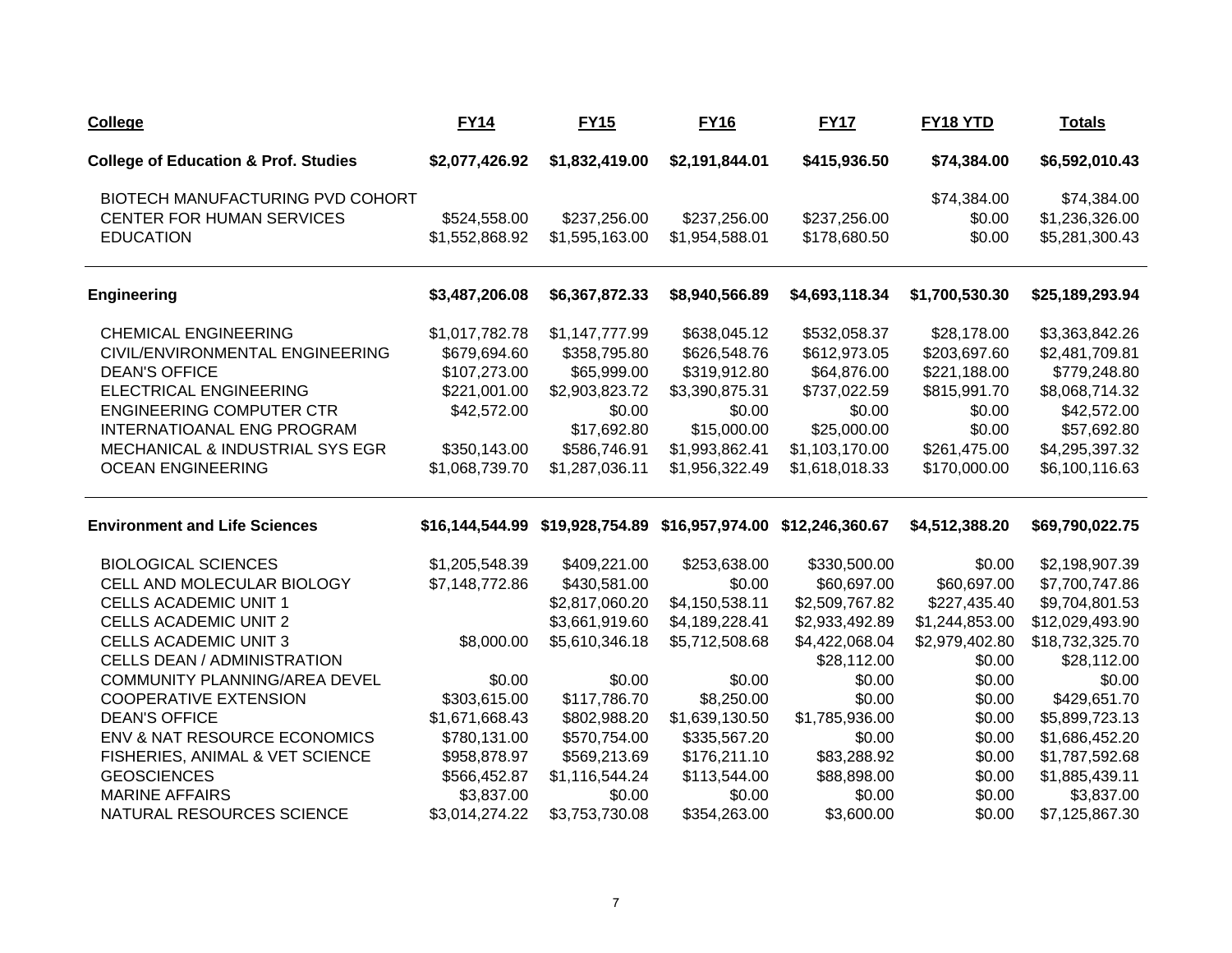| <b>PLANT SCIENCE</b>                                                                                                                                                                                                  | \$483,366.25                                                                                               | \$68,610.00                                                                                               | \$25,095.00                                                                                                    | \$0.00                                                                                                                           | \$0.00                                                                                              | \$577,071.25                                                                                                                           |
|-----------------------------------------------------------------------------------------------------------------------------------------------------------------------------------------------------------------------|------------------------------------------------------------------------------------------------------------|-----------------------------------------------------------------------------------------------------------|----------------------------------------------------------------------------------------------------------------|----------------------------------------------------------------------------------------------------------------------------------|-----------------------------------------------------------------------------------------------------|----------------------------------------------------------------------------------------------------------------------------------------|
| College                                                                                                                                                                                                               | <b>FY14</b>                                                                                                | <b>FY15</b>                                                                                               | <b>FY16</b>                                                                                                    | <b>FY17</b>                                                                                                                      | <b>FY18 YTD</b>                                                                                     | <b>Totals</b>                                                                                                                          |
| <b>Graduate School</b>                                                                                                                                                                                                | \$0.00                                                                                                     | \$0.00                                                                                                    | \$0.00                                                                                                         | \$0.00                                                                                                                           | \$0.00                                                                                              | \$0.00                                                                                                                                 |
| <b>Human Science and Services</b>                                                                                                                                                                                     | \$632,784.95                                                                                               | \$320,639.22                                                                                              | \$41,750.00                                                                                                    | NA*                                                                                                                              | NA*                                                                                                 | \$995,174.17                                                                                                                           |
| <b>COMMUNICATIVE DISORDERS</b><br><b>DEAN'S OFFICE</b><br>KINGSTON CHILD DEVELOPMENT CTR<br>TEXTILES/FASHION MERCHAND/DESIGN                                                                                          | \$0.00<br>\$588,623.00<br>\$7,162.95<br>\$36,999.00                                                        | \$0.00<br>\$319,709.00<br>\$930.22<br>\$0.00                                                              | \$24,250.00<br>\$0.00<br>\$0.00<br>\$17,500.00                                                                 |                                                                                                                                  |                                                                                                     | \$24,250.00<br>\$908,332.00<br>\$8,093.17<br>\$54,499.00                                                                               |
| <b>College of Health Sciences</b>                                                                                                                                                                                     | \$5,038,500.10                                                                                             | \$5,527,394.33                                                                                            | \$6,021,041.77                                                                                                 | \$4,961,859.39                                                                                                                   | \$1,018,040.38                                                                                      | \$22,566,835.97                                                                                                                        |
| CANCER PREV RESEARCH CTR<br><b>GERONTOLOGY</b><br>HUMAN DEV/COUNSEL/FAM STUDIES<br><b>KINESIOLOGY</b><br>NUTRITION AND FOOD SCIENCES<br>PHYSICAL THERAPY<br><b>PSYCHOLOGY</b><br><b>ACADEMIC HEALTH COLLABORATIVE</b> | \$1,236,062.50<br>\$267,077.10<br>\$116,886.00<br>\$0.00<br>\$2,847,405.50<br>\$341,442.00<br>\$229,627.00 | \$2,284,271.90<br>\$537,787.40<br>\$109,355.00<br>\$0.00<br>\$2,132,969.00<br>\$87,892.00<br>\$375,119.03 | \$3,030,564.52<br>\$1,100,341.45<br>\$226,093.95<br>\$5,000.00<br>\$334,417.00<br>\$840,254.65<br>\$484,370.20 | \$1,668,136.64<br>\$550,451.85<br>\$117,292.45<br>\$3,000.00<br>\$1,663,532.00<br>\$540,230.45<br>\$419,216.00<br>\$1,408,568.66 | \$14,915.85<br>\$0.00<br>\$0.00<br>\$0.00<br>\$415,465.53<br>\$179,811.00<br>\$407,848.00<br>\$0.00 | \$8,233,951.41<br>\$2,455,657.80<br>\$569,627.40<br>\$8,000.00<br>\$7,393,789.03<br>\$1,989,630.10<br>\$1,916,180.23<br>\$1,408,568.66 |
| <b>IIHI ADMINISTRATION</b>                                                                                                                                                                                            |                                                                                                            |                                                                                                           |                                                                                                                | \$1,408,568.66                                                                                                                   | \$0.00                                                                                              | \$1,408,568.66                                                                                                                         |
| <b>Nursing</b>                                                                                                                                                                                                        | \$1,298,944.60                                                                                             | \$682,403.25                                                                                              | \$1,807,216.30                                                                                                 | \$1,512,030.27                                                                                                                   | \$0.00                                                                                              | \$5,300,594.42                                                                                                                         |
| Oceanography                                                                                                                                                                                                          |                                                                                                            |                                                                                                           |                                                                                                                | \$22,981,661.90 \$25,356,628.31 \$31,099,397.41 \$30,870,365.04                                                                  |                                                                                                     | \$4,391,293.80 \$114,699,346.46                                                                                                        |

8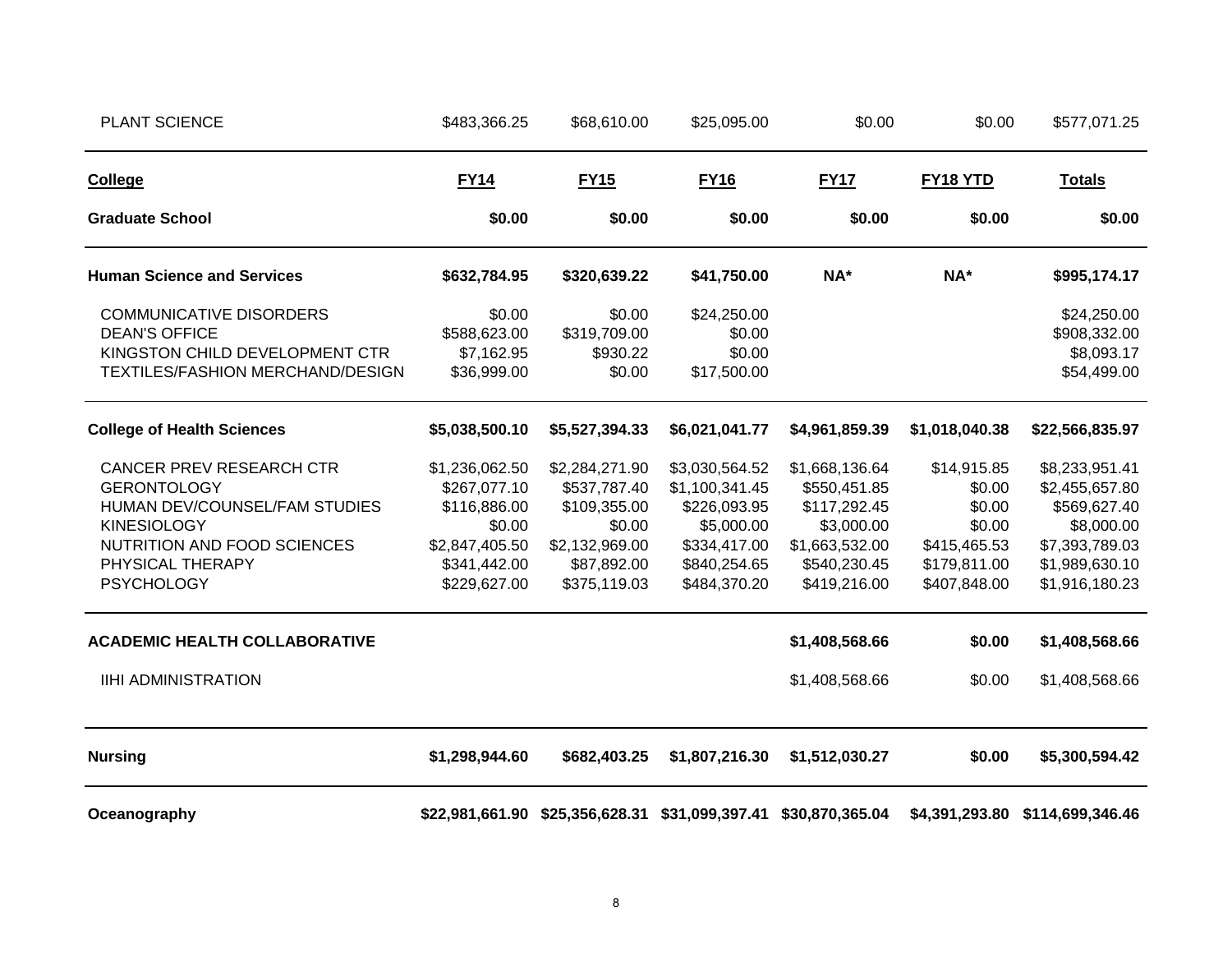| <b>Pharmacy</b>                            |                | \$6,963,909.80 \$10,644,721.20 | \$6,549,687.65 | \$6,356,777.70 | \$1,306,347.00 | \$31,821,443.35 |
|--------------------------------------------|----------------|--------------------------------|----------------|----------------|----------------|-----------------|
| <b>BIOMEDICAL &amp; PHARMACEUTICAL SCI</b> | \$5,544,086.00 | \$6,272,151.75                 | \$5,773,671.13 | \$5,728,968.10 | \$1,219,431.00 | \$24,538,307.98 |
| <b>CRIME LAB</b>                           | \$33,092.00    | \$30,770.75                    | \$14,333.75    | \$31,094.25    | \$0.00         | \$109,290.75    |
| <b>DEAN'S OFFICE</b>                       | \$0.00         | \$0.00                         | \$0.00         | \$0.00         | \$0.00         | \$0.00          |
| ELDERLY MEDICATION                         | \$0.00         | \$0.00                         | \$0.00         | \$0.00         | \$0.00         | \$0.00          |
| LIVING RITE/HEALTH POLICY                  | \$811,359.00   | \$2,988,425.40                 | \$0.00         | \$0.00         | \$0.00         | \$3,799,784.40  |
| PHARMACY PRACTICE                          | \$575,372.80   | \$1,353,373.30                 | \$761,682.77   | \$596,715.35   | \$86,916.00    | \$3,374,060.22  |
|                                            |                |                                |                |                |                |                 |
| <b>College</b>                             | <b>FY14</b>    | <b>FY15</b>                    | <b>FY16</b>    | <b>FY17</b>    | FY18 YTD       | <u>Totals</u>   |
| <b>University College</b>                  | \$199,568.70   | \$0.00                         | \$188,215.60   | \$0.00         | \$0.00         | \$387,784.30    |
|                                            |                |                                |                |                |                |                 |
| <b>College</b>                             | <b>FY14</b>    | <b>FY15</b>                    | <b>FY16</b>    | <b>FY17</b>    | FY18 YTD       | <b>Totals</b>   |
| <b>University Library</b>                  | \$0.00         | \$0.00                         | \$0.00         | \$1,116,253.68 | \$0.00         | \$1,116,253.68  |

NA - NOT APPLICABLE (Unit does not exist)

CANCER PREV RESEARCH CTR - Prior to FY17 was reported in Arts and Sciences

CENTER FOR HUMAN SERVICES - Prior to FY17 was reported in Human Science and Services

EDUCATION - Prior to FY17 was reported in Human Science and Services

GERONTOLOGY - Prior to FY17 was reported in Human Science and Services

HUMAN DEV/COUNSEL/FAM STUDIES - Prior to FY17 was reported in Human Science and Services

NUTRITION AND FOOD SCIENCES - Prior to FY17 was reported in Environment and Life Sciences

PHYSICAL THERAPY - Prior to FY17 was reported in Human Science and Services

PSYCHOLOGY - Prior to FY17 was reported in Arts and Sciences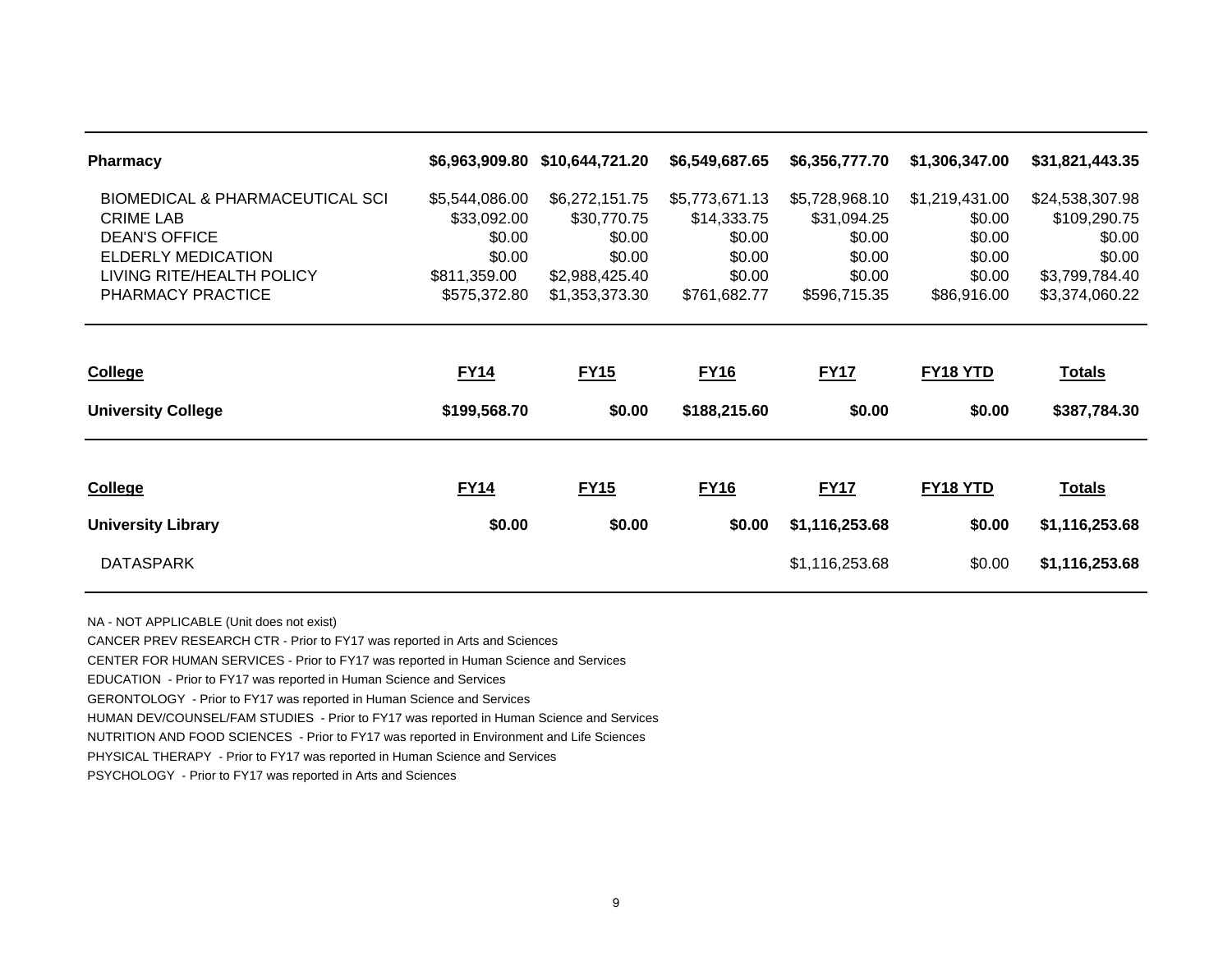### **Table 2b. Awards received by units within administrative divisions FY14 through August FY18 YTD**

| <b>Administrative Unit</b>                                                                                                      | <b>FY14</b>                               | <b>FY15</b>                                      | <b>FY16</b>                                                | <b>FY17</b>                                                | FY18 YTD                                         | <b>Totals</b>                                                         |
|---------------------------------------------------------------------------------------------------------------------------------|-------------------------------------------|--------------------------------------------------|------------------------------------------------------------|------------------------------------------------------------|--------------------------------------------------|-----------------------------------------------------------------------|
| <b>President's Office</b>                                                                                                       | \$0.00                                    | \$0.00                                           | \$0.00                                                     | \$0.00                                                     | \$0.00                                           | \$0.00                                                                |
| <b>Provost</b>                                                                                                                  | \$66,522.90                               | \$333,665.52                                     | \$347,327.90                                               | \$0.00                                                     | \$0.00                                           | \$747,516.32                                                          |
| <b>ADVANCE OFFICE</b><br><b>LABOR RESEARCH CENTER</b><br>NETWORK AND TELECOM SERVICES<br><b>PROVOST</b>                         | \$0.00<br>\$0.00<br>\$0.00<br>\$66,522.90 | \$0.00<br>\$143,874.60<br>\$0.00<br>\$189,790.92 | \$0.00<br>\$243,922.70<br>\$0.00<br>\$103,405.20           | \$0.00<br>\$0.00<br>\$0.00<br>\$0.00                       | \$0.00<br>\$0.00<br>\$0.00<br>\$0.00             | \$0.00<br>\$387,797.30<br>\$0.00<br>\$359,719.02                      |
| <b>VP, Administration</b>                                                                                                       | \$934,258.37                              | \$12,176.00                                      | \$0.00                                                     | \$24,923.00                                                | \$0.00                                           | \$12,176.00                                                           |
| <b>POLICE</b><br><b>TRANSPORTATION CENTER</b><br>VICE PRESIDENT FOR ADMINISTRATION                                              | \$934,258.37<br>\$0.00                    | <b>NA</b><br>\$12,176.00                         | <b>NA</b><br>\$0.00                                        | \$24,923.00<br><b>NA</b><br>\$0.00                         | \$0.00<br><b>NA</b><br>\$0.00                    | \$24,923.00<br>\$934,258.37<br>\$12,176.00                            |
| VP, Research & Economic Development                                                                                             | \$4,177,835.54                            | \$5,781,973.31                                   | \$5,019,163.69                                             | \$4,130,075.00                                             | \$1,148,399.00                                   | \$13,980,980.54                                                       |
| SMALL BUSINESS DEVELOPMENT CTR<br><b>VICE PRESIDENT FOR RESEARCH</b><br><b>TRANSPORTATION CENTER</b><br>URI RESEARCH FOUNDATION | \$172,400.00<br>\$4,005,435.54            | \$1,090,101.00<br>\$4,011,596.00<br>\$680,276.31 | \$650,000.00<br>\$0.00<br>\$1,044,239.69<br>\$3,324,924.00 | \$0.00<br>\$1,650,626.00<br>\$192,007.00<br>\$2,287,442.00 | \$0.00<br>\$484,299.00<br>\$0.00<br>\$664,100.00 | \$1,912,501.00<br>\$10,151,956.54<br>\$1,916,523.00<br>\$6,276,466.00 |
| <b>VP, Student Affairs</b>                                                                                                      | \$261,091.70                              | \$267,287.19                                     | \$124,215.60                                               | \$0.00                                                     | \$0.00                                           | \$652,594.49                                                          |
| <b>STUDENT LIFE</b><br><b>TALENT DEVELOPMENT</b><br><b>VICE PRESIDENT STUDENT AFFAIRS</b><br><b>WOMENS CENTER</b>               | \$61,523.00<br>\$199,568.70               | \$0.00<br>\$142,343.19<br>\$124,944.00           | \$0.00<br>\$118,215.60<br>\$0.00<br>\$6,000.00             | \$0.00<br>\$0.00<br>\$0.00<br>\$0.00                       | \$0.00<br>\$0.00<br>\$0.00<br>\$0.00             | \$61,523.00<br>\$460,127.49<br>\$124,944.00<br>\$6,000.00             |

NA - Not Applicable (unit did not exist or was in another division)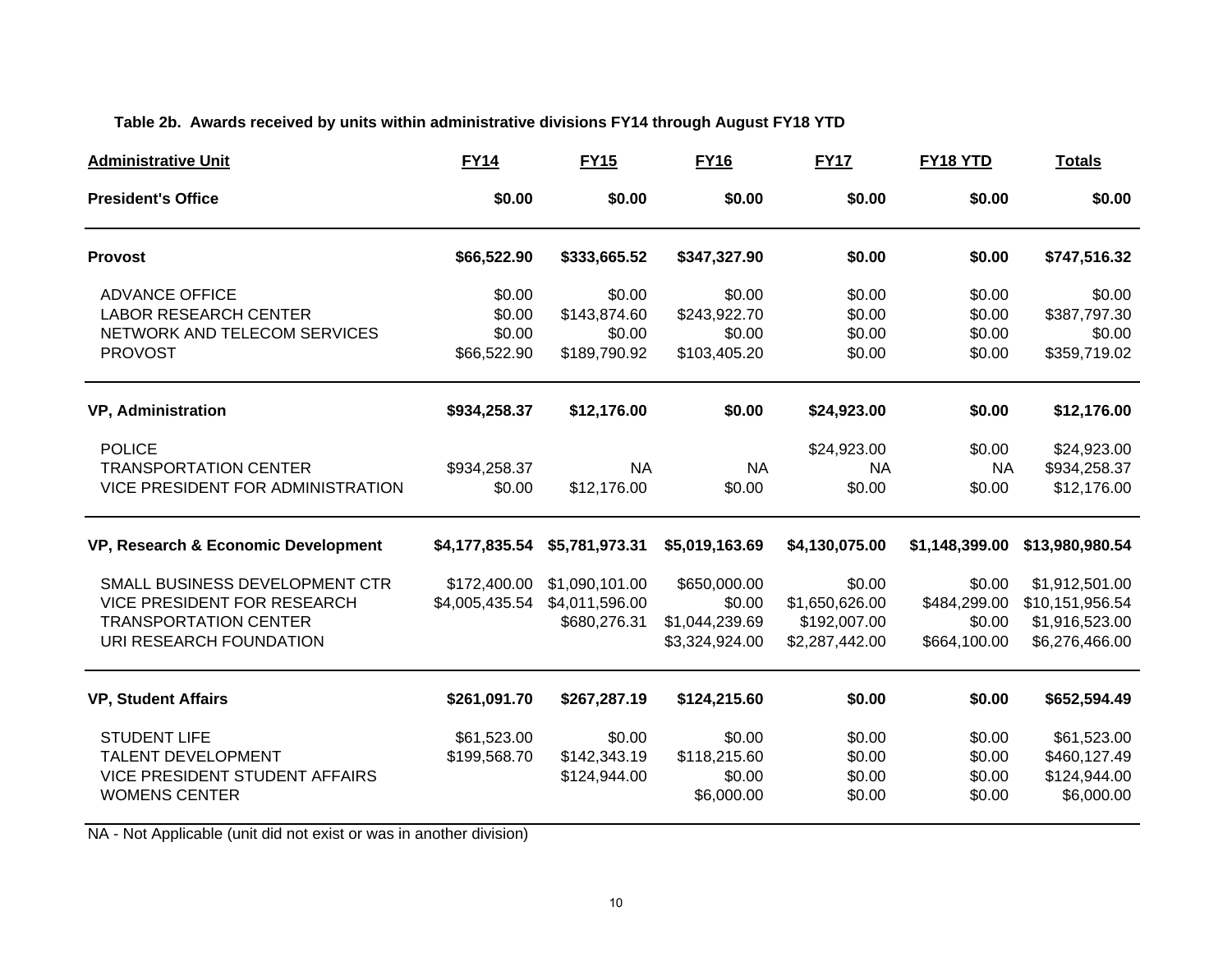### **Awards for College of Arts & Sciences**

### **From: 7/1/2017 To: 8/31/2017**

### **Investigator Award Total: \$1,573,075.85**

### **Chemistry Total**: **\$1,120,685.00**

| <b>AWARD</b><br><b>DATE</b> | <b>AWARD ID</b> | <b>SPONSOR</b>                                                       | <b>INVESTIGATOR</b> | <b>ROLE</b> | <b>AWARD AMT</b> | <b>CREDIT</b> | <b>PORTION</b><br><b>AMT</b> | <b>TITLE</b>                                                           | <b>BEGIN DATE</b> | <b>END DATE</b> |
|-----------------------------|-----------------|----------------------------------------------------------------------|---------------------|-------------|------------------|---------------|------------------------------|------------------------------------------------------------------------|-------------------|-----------------|
| 7/19/2017                   | AWD04251        | <b>BASF</b><br>Chemical<br>Company                                   | Lucht.Brett L       | <b>AWPI</b> | 297849           | 100           | \$297,849.00                 | Development of Electrolytes for Lithium Ion<br><b>Batteries</b>        | 1/1/2017          | 12/31/2018      |
| 8/21/2017                   | AWD04284        | <b>DEFENSE</b><br><b>THREAT</b><br><b>REDUCTION</b><br><b>AGENCY</b> | Oxley, Jimmie C     | <b>AWPI</b> | 180000           | 50            | \$90,000.00                  | Unique Polymer Packaging and Delivery of<br><b>ADW</b>                 | 5/19/2014         | 10/1/2018       |
| 8/21/2017                   | AWD03809        | Northeastern<br>University                                           | Oxley, Jimmie C     | <b>AWPI</b> | 172836           | 100           | \$172,836.00                 | AWARENESS AND LOCALIZATION OF<br>EXPLOSIVES-RELATED THREATS<br>(ALERT) | 8/25/2013         | 6/30/2018       |
| 8/21/2017                   | AWD03809        | Northeastern<br>University                                           | Oxley, Jimmie C     | <b>AWPI</b> | 470000           | 100           | \$470,000.00                 | AWARENESS AND LOCALIZATION OF<br>EXPLOSIVES-RELATED THREATS<br>(ALERT) | 8/25/2013         | 6/30/2018       |
| 8/21/2017                   | AWD04284        | <b>DEFENSE</b><br><b>THREAT</b><br><b>REDUCTION</b><br><b>AGENCY</b> | Smith, James L      | <b>WCPI</b> | 180000           | 50            | \$90,000.00                  | Unique Polymer Packaging and Delivery of<br><b>ADW</b>                 | 5/19/2014         | 10/1/2018       |

### **Computer Science**

**Total**: **\$50,000.00**

| <b>AWARD</b><br><b>DATE</b> | <b>AWARD ID</b> | <b>SPONSOR</b>                        | <b>INVESTIGATOR</b> | <b>ROLE</b> | <b>AWARD AMT</b> | <b>CREDIT</b> | <b>PORTION</b><br><b>AMT</b> | <b>TITLE</b>                            | <b>BEGIN DATE</b> | <b>END DATE</b> |
|-----------------------------|-----------------|---------------------------------------|---------------------|-------------|------------------|---------------|------------------------------|-----------------------------------------|-------------------|-----------------|
| 7/28/2017                   | AWD06051        | <b>RI</b><br>Commerce C<br>orporation | Daniels.Noah        | <b>AWPI</b> | 50000            | 100           | \$50,000.00                  | Prediction of Network Equipment Failure | 7/17/2017         | 12/31/2017      |

**Languages Total**: **\$387,475.00**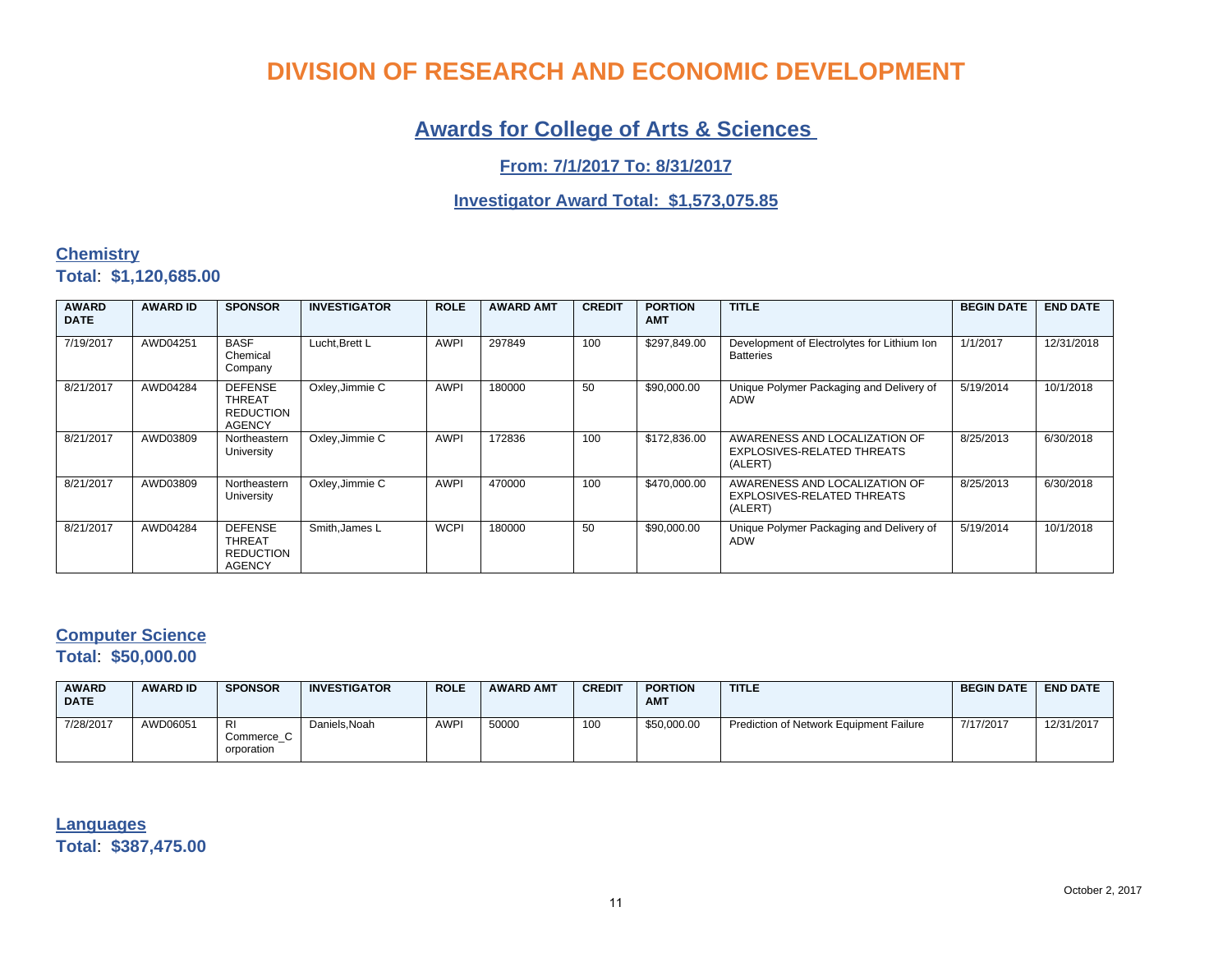| <b>AWARD</b><br><b>DATE</b> | <b>AWARD ID</b> | <b>SPONSOR</b>                              | <b>INVESTIGATOR</b> | <b>ROLE</b> | <b>AWARD AMT</b> | <b>CREDIT</b> | <b>PORTION</b><br><b>AMT</b> | <b>TITLE</b>                                                                  | <b>BEGIN DATE</b> | <b>END DATE</b> |
|-----------------------------|-----------------|---------------------------------------------|---------------------|-------------|------------------|---------------|------------------------------|-------------------------------------------------------------------------------|-------------------|-----------------|
| 8/21/2017                   | AWD05196        | Institute for<br>International<br>Education | He, Wayne Wenchao   | <b>AWPI</b> | 325860           | 100           | \$325,860.00                 | Chinese Flagship 2016-2020                                                    | 6/1/2017          | 5/31/2018       |
| 7/28/2017                   | AWD05461        | US<br>Department<br>of Education            | Magidow, Alexander  | <b>AWPI</b> | 61615            | 100           | \$61,615.00                  | <b>Building Towards an International Business</b><br>Program in Arabic at URI | 10/1/2017         | 9/30/2018       |

### **Political Science**

### **Total**: **\$14,915.85**

| <b>AWARD</b><br><b>DATE</b> | <b>AWARD ID</b> | <b>SPONSOR</b>                    | <b>INVESTIGATOR</b> | <b>ROLE</b> | <b>AWARD AMT</b> | <b>CREDIT</b> | <b>PORTION</b><br><b>AMT</b> | <b>TITLE</b>                                                                    | <b>BEGIN DATE</b> | <b>END DATE</b> |
|-----------------------------|-----------------|-----------------------------------|---------------------|-------------|------------------|---------------|------------------------------|---------------------------------------------------------------------------------|-------------------|-----------------|
| 8/16/2017                   | AWD05816        | National<br>Science<br>Foundation | Krueger, Brian      | <b>WCPI</b> | 99439            | 15            | \$14,915.85                  | SCC-Planning: Smart and Connected<br><b>Residential Water Quality Community</b> | 8/15/2017         | 7/31/2018       |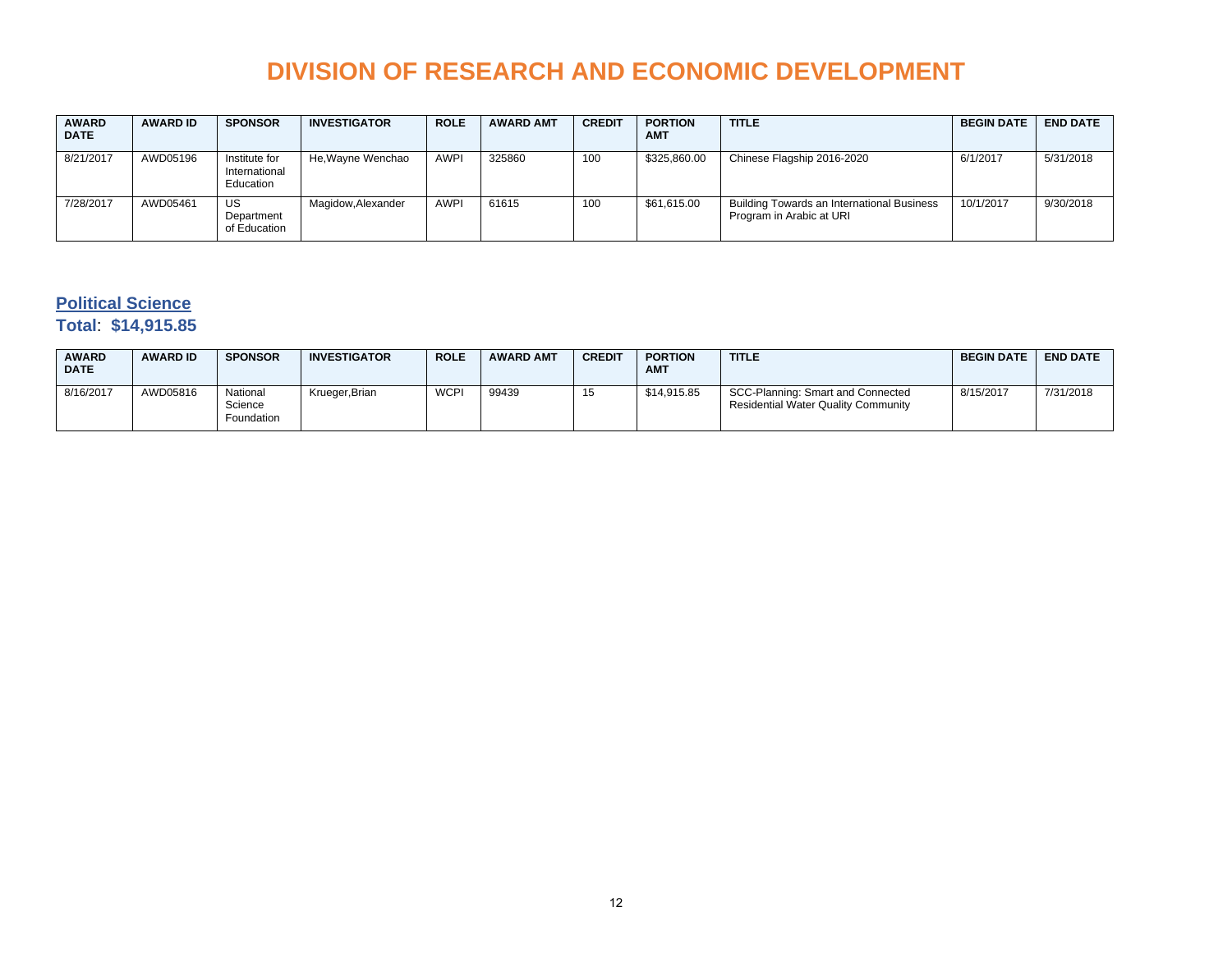## **Awards for College of Business Administration**

**From: 7/1/2017 To: 8/31/2017**

**Investigator Award Total: \$50,000.00**

### **Dean-Coll-Bus-Adm Total**: **\$50,000.00**

| <b>AWARD</b><br><b>DATE</b> | <b>AWARD ID</b> | <b>SPONSOR</b>                                    | <b>INVESTIGATOR</b> | <b>ROLE</b> | <b>AWARD AMT</b> | <b>CREDIT</b> | <b>PORTION</b><br><b>AMT</b> | <b>TITLE</b>                                                      | <b>BEGIN DATE</b> | <b>END DATE</b> |
|-----------------------------|-----------------|---------------------------------------------------|---------------------|-------------|------------------|---------------|------------------------------|-------------------------------------------------------------------|-------------------|-----------------|
| 8/28/2017                   | AWD05956        | Foundation<br>for Food &<br>Aariculture<br>Resear | Atlas.Stephen       | <b>WCPI</b> | 100000           | 50            | \$50,000.00                  | IIHI - Targeted Incentives, Food Purchases<br>and Health Outcomes | 9/1/2017          | 8/31/2018       |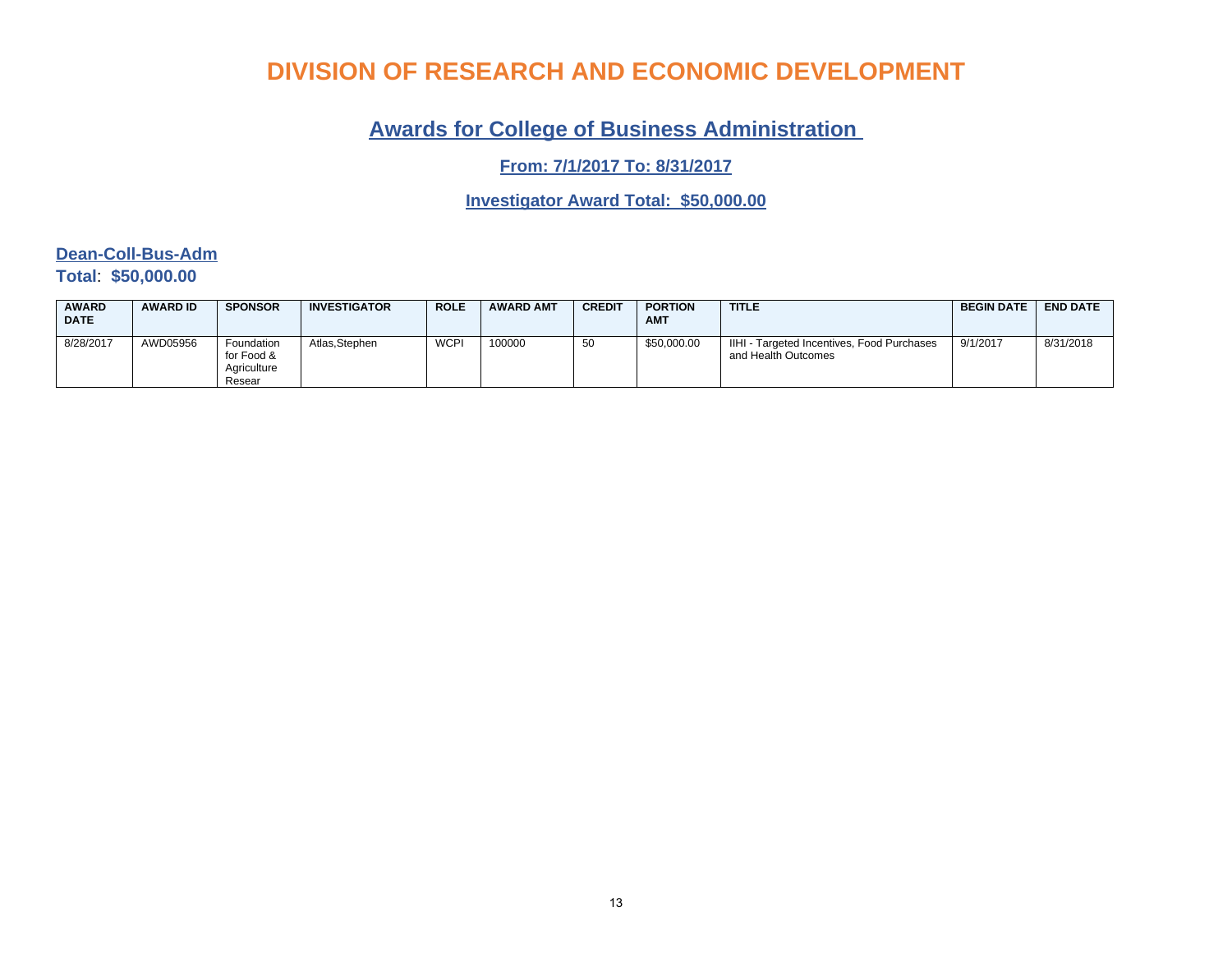## **Awards for College of Education and Professional Studies**

**From 7/1/2017 To: 8/31/2017**

**Investigator Award Total: \$74,384.00**

**Biotech Mfg Providence Cohort Total**: **\$74,384.00**

| <b>AWARD</b><br><b>DATE</b> | <b>AWARD ID</b> | <b>SPONSOR</b>                           | <b>INVESTIGATOR</b> | <b>ROLE</b> | <b>AWARD AMT</b> | <b>CREDIT</b> | <b>PORTION</b><br><b>AMT</b> | <b>TITLE</b>                      | <b>BEGIN DATE</b> | <b>END DATE</b> |
|-----------------------------|-----------------|------------------------------------------|---------------------|-------------|------------------|---------------|------------------------------|-----------------------------------|-------------------|-----------------|
| 8/7/2017                    | AWD05810        | Education<br>Development<br>Center. Inc. | Bozzi.Edward        | AWP'        | 74384            | 100           | \$74.384.00                  | RI Amgen Biotechnology Experience | 7/1/2017          | 6/30/2018       |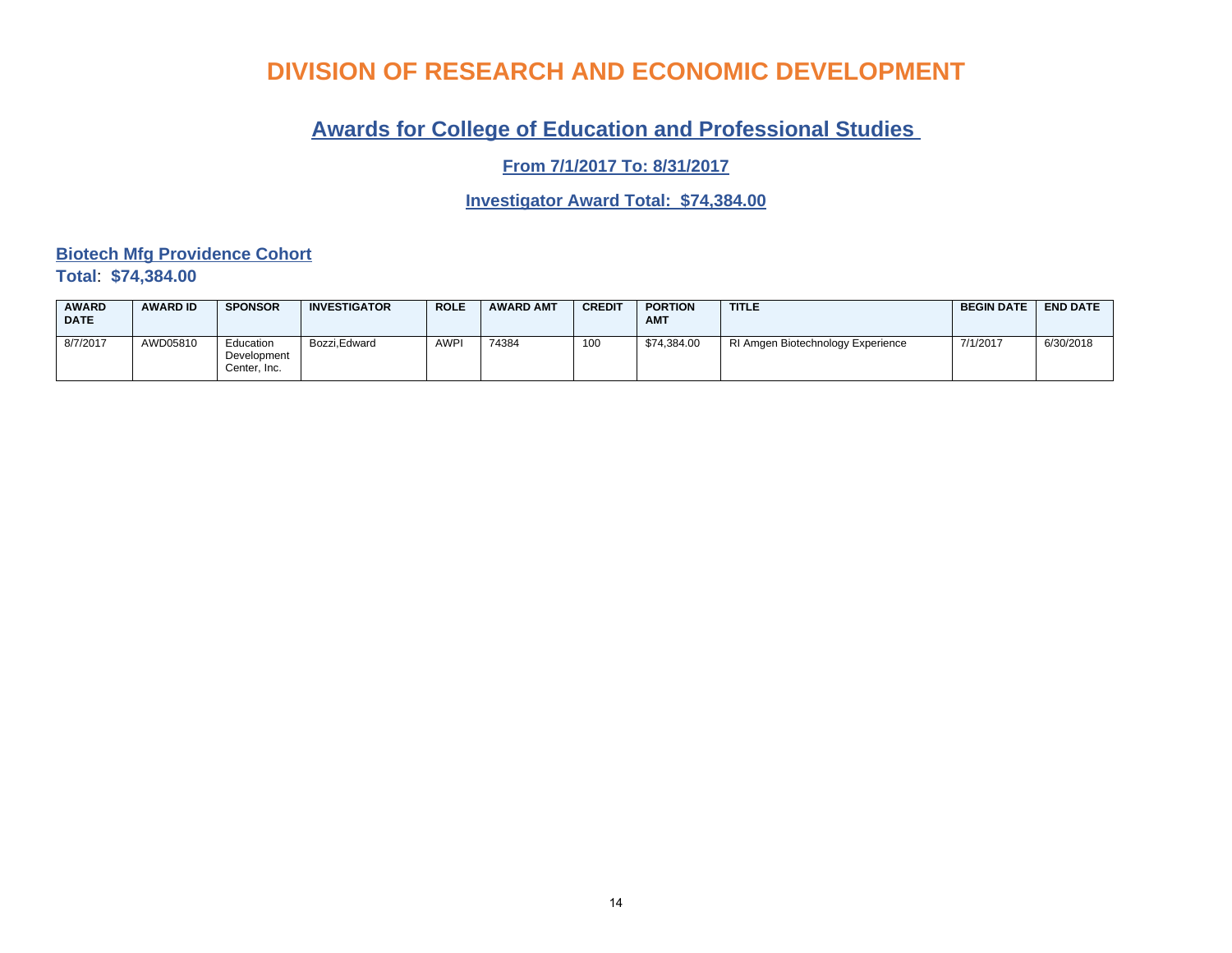## **Awards for College of Engineering**

**From: 7/1/2017 To: 8/31/2017**

### **Investigator Award Total: \$1,700,530.30**

### **Chemical Engineering Total**: **\$28,178.00**

| <b>AWARD</b><br><b>DATE</b> | <b>AWARD ID</b> | <b>SPONSOR</b>            | <b>INVESTIGATOR</b> | <b>ROLE</b> | <b>AWARD AMT</b> | <b>CREDIT</b> | <b>PORTION</b><br><b>AMT</b> | <b>TITLE</b>                                                                                                                | <b>BEGIN DATE</b> | <b>END DATE</b> |
|-----------------------------|-----------------|---------------------------|---------------------|-------------|------------------|---------------|------------------------------|-----------------------------------------------------------------------------------------------------------------------------|-------------------|-----------------|
| 8/11/2017                   | AWD04741        | University of<br>Marvland | Bothun, Geoffrey    | <b>AWPI</b> | 28178            | 100           | \$28,178.00                  | Molecular Engineering of Food-Grade<br>Dispersants as Highly Efficient and Safe<br>Products for the Treatment of Oil Spills | 1/1/2016          | 12/31/2017      |

### **Civil and Environmental Engine**

**Total**: **\$203,697.60**

| <b>AWARD</b><br><b>DATE</b> | <b>AWARD ID</b> | <b>SPONSOR</b>                              | <b>INVESTIGATOR</b> | <b>ROLE</b> | <b>AWARD AMT</b> | <b>CREDIT</b> | <b>PORTION</b><br><b>AMT</b> | <b>TITLE</b>                                                                                                                                             | <b>BEGIN DATE</b> | <b>END DATE</b> |
|-----------------------------|-----------------|---------------------------------------------|---------------------|-------------|------------------|---------------|------------------------------|----------------------------------------------------------------------------------------------------------------------------------------------------------|-------------------|-----------------|
| 7/14/2017                   | AWD05857        | National<br>Science<br>Foundation           | Craver, Vinka       | <b>AWPI</b> | 40025            | 100           | \$40,025.00                  | Collaborative Research: Pan American<br>Nanotechnology Conference: Shaping the<br>Future                                                                 | 8/1/2017          | 7/31/2018       |
| 8/8/2017                    | AWD05857        | National<br>Science<br>Foundation           | Craver, Vinka       | <b>AWPI</b> | 7000             | 100           | \$7,000.00                   | Collaborative Research: Pan American<br>Nanotechnology Conference: Shaping the<br>Future                                                                 | 8/1/2017          | 7/31/2018       |
| 8/16/2017                   | AWD05816        | National<br>Science<br>Foundation           | Craver, Vinka       | <b>AWPI</b> | 99439            | 40            | \$39,775.60                  | SCC-Planning: Smart and Connected<br><b>Residential Water Quality Community</b>                                                                          | 8/15/2017         | 7/31/2018       |
| 7/5/2017                    | AWD03893        | National<br>Science<br>Foundation           | Craver, Vinka A     | PI          | 6631             | 100           | \$6,631.00                   | CAREER: BACTERIAL ADAPTATION<br>MECHANISM TO CHRONIC EXPOSURE<br>TO NANOPARTICLES AND ITS<br><b>IMPLICATIONS TO NANOMAFACTURING</b><br>AND PUBLIC HEALTH | 5/1/2014          | 4/30/2019       |
| 7/14/2017                   | AWD03893        | National<br>Science<br>Foundation           | Craver, Vinka A     | PI          | 49966            | 100           | \$49,966.00                  | CAREER: BACTERIAL ADAPTATION<br>MECHANISM TO CHRONIC EXPOSURE<br>TO NANOPARTICLES AND ITS<br><b>IMPLICATIONS TO NANOMAFACTURING</b><br>AND PUBLIC HEALTH | 5/1/2014          | 4/30/2019       |
| 8/17/2017                   | AWD06138        | Rhode Island<br>Marine Trade<br>Association | Das, Sumanta        | <b>AWPI</b> | 45000            | 34            | \$15,300.00                  | Phase 1: Composite Materials for Bridges in<br>Rhode Island                                                                                              | 8/29/2017         | 12/31/2017      |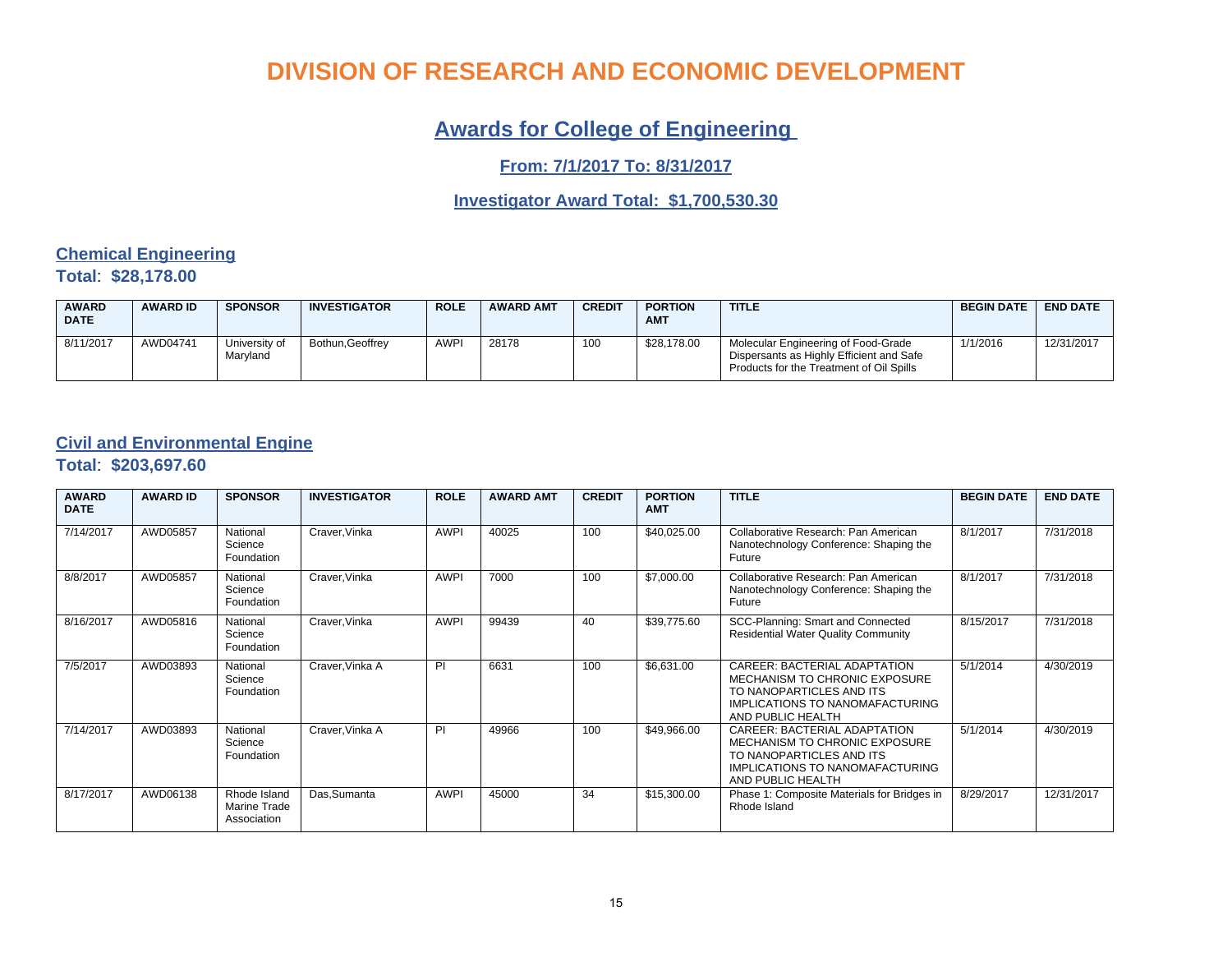| <b>AWARD</b><br><b>DATE</b> | <b>AWARD ID</b> | <b>SPONSOR</b>                              | <b>INVESTIGATOR</b> | <b>ROLE</b> | <b>AWARD AMT</b> | <b>CREDIT</b> | <b>PORTION</b><br><b>AMT</b> | <b>TITLE</b>                                                | <b>BEGIN DATE</b> | <b>END DATE</b> |
|-----------------------------|-----------------|---------------------------------------------|---------------------|-------------|------------------|---------------|------------------------------|-------------------------------------------------------------|-------------------|-----------------|
| 8/30/2017                   | AWD06175        | Rhode Island<br>Marine Trade<br>Association | Das, Sumanta        | <b>AWPI</b> | 45000            | 34            | \$15,300.00                  | Phase 1: Composite Materials for Bridges in<br>Rhode Island | 8/29/2017         | 12/31/2017      |
| 8/17/2017                   | AWD06138        | Rhode Island<br>Marine Trade<br>Association | Tsiatas, George     | <b>WCPI</b> | 45000            | 33            | \$14,850.00                  | Phase 1: Composite Materials for Bridges in<br>Rhode Island | 8/29/2017         | 12/31/2017      |
| 8/30/2017                   | AWD06175        | Rhode Island<br>Marine Trade<br>Association | Tsiatas, George     | <b>WCPI</b> | 45000            | 33            | \$14,850.00                  | Phase 1: Composite Materials for Bridges in<br>Rhode Island | 8/29/2017         | 12/31/2017      |

### **Dean Engineering**

#### **Total**: **\$221,188.00**

| <b>AWARD</b><br><b>DATE</b> | <b>AWARD ID</b> | <b>SPONSOR</b>                    | <b>INVESTIGATOR</b> | <b>ROLE</b> | <b>AWARD AMT</b> | <b>CREDIT</b> | <b>PORTION</b><br><b>AMT</b> | <b>TITLE</b>                                                                                                                          | <b>BEGIN DATE</b> | <b>END DATE</b> |
|-----------------------------|-----------------|-----------------------------------|---------------------|-------------|------------------|---------------|------------------------------|---------------------------------------------------------------------------------------------------------------------------------------|-------------------|-----------------|
| 8/7/2017                    | AWD05770        | National<br>Science<br>Foundation | He.Haibo            | <b>AWPI</b> | 221188           | 100           | \$221,188.00                 | Collaborative Research: Enabling Dynamic<br>Spectrum Access for Future Broadband<br>Wireless Networks Using Neuromorphic<br>Computing | 8/15/2017         | 7/31/2020       |

### **Elec, Computer & Bio Engr**

### **Total**: **\$815,991.70**

| <b>AWARD</b><br><b>DATE</b> | <b>AWARD ID</b> | <b>SPONSOR</b>                    | <b>INVESTIGATOR</b> | <b>ROLE</b> | <b>AWARD AMT</b> | <b>CREDIT</b> | <b>PORTION</b><br><b>AMT</b> | <b>TITLE</b>                                                                                                               | <b>BEGIN DATE</b> | <b>END DATE</b> |
|-----------------------------|-----------------|-----------------------------------|---------------------|-------------|------------------|---------------|------------------------------|----------------------------------------------------------------------------------------------------------------------------|-------------------|-----------------|
| 7/21/2017                   | AWD05595        | National<br>Science<br>Foundation | Besio.Walter        | <b>AWPI</b> | 199999           | 100           | \$199,999.00                 | From Lab to Market - Transcranial Focal<br>Electrical Stimulation (TFS) for Epilepsy                                       | 7/15/2017         | 12/31/2018      |
| 7/18/2017                   | AWD05689        | National<br>Science<br>Foundation | Li.Bin              | <b>AWPI</b> | 301430           | 100           | \$301.430.00                 | <b>Emulating Round-Robin in Wireless</b><br>Networks                                                                       | 10/1/2017         | 9/30/2020       |
| 7/7/2017                    | AWD05100        | Rhode Island<br>Hospital          | Mankodiya, Kunal    | <b>AWPI</b> | 14731            | 100           | \$14,731.00                  | Understanding the Interplay of Social<br>Context and Physiology on Psychological<br>Outcomes in Trauma-Exposed Adolescents | 4/1/2017          | 3/31/2018       |
| 7/11/2017                   | AWD05662        | Pet Tech                          | Mankodiya, Kunal    | <b>AWPI</b> | 50000            | 100           | \$50,000.00                  | PetRover - A Robootized Entertaining Pet<br>Toy Integrated with Internet-of-things<br>Technology                           | 5/1/2017          | 4/30/2018       |
| 8/7/2017                    | AWD05912        | <b>RI Commerce</b><br>Corporation | Mankodiya, Kunal    | <b>AWPI</b> | 50000            | 100           | \$50,000.00                  | Smart Billboards: An Internet of<br>Infrastructure for Smart Cities                                                        | 6/1/2017          | 4/30/2018       |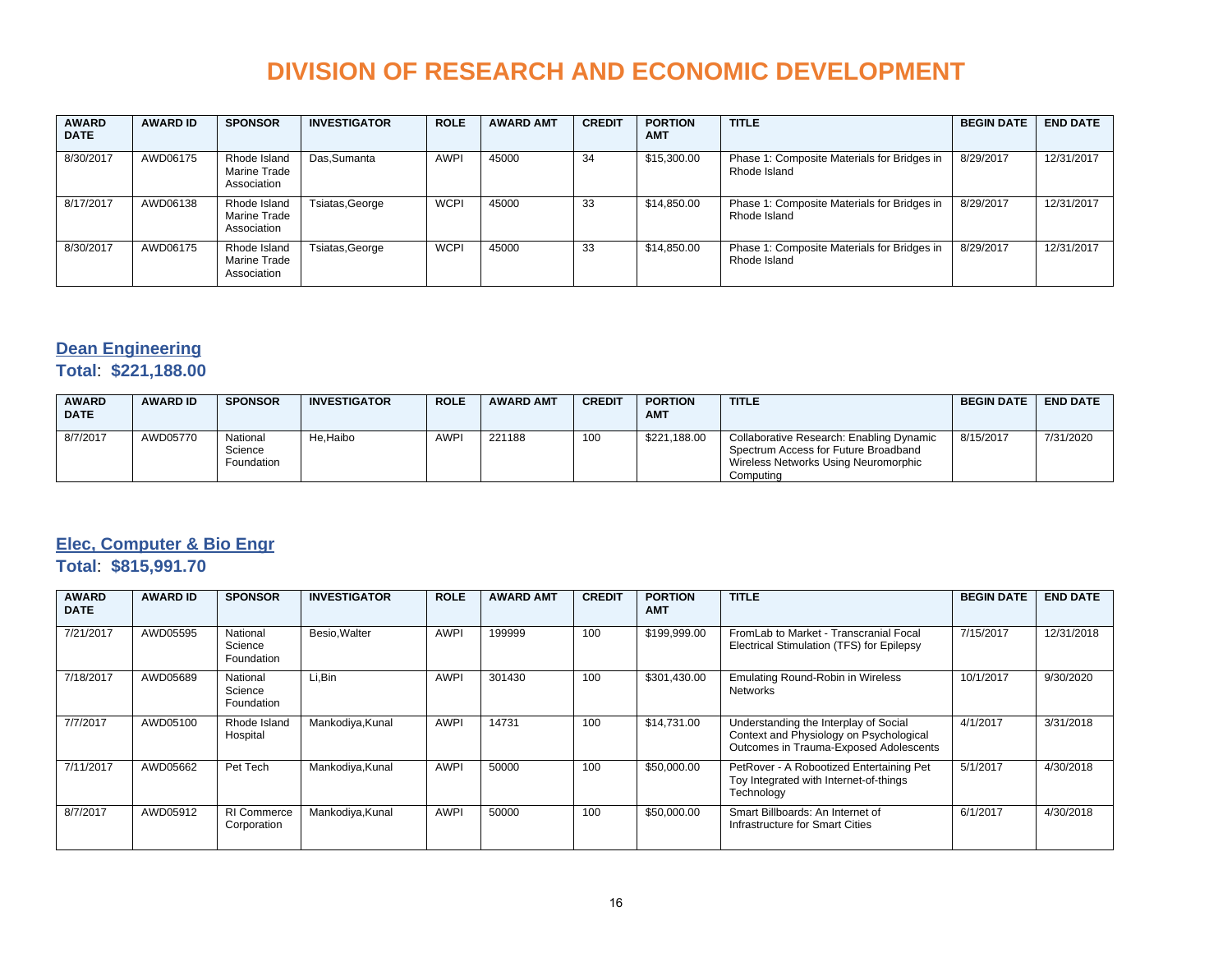| <b>AWARD</b><br><b>DATE</b> | <b>AWARD ID</b> | <b>SPONSOR</b>                       | <b>INVESTIGATOR</b> | <b>ROLE</b> | <b>AWARD AMT</b> | <b>CREDIT</b> | <b>PORTION</b><br><b>AMT</b> | <b>TITLE</b>                                                                                                          | <b>BEGIN DATE</b> | <b>END DATE</b> |
|-----------------------------|-----------------|--------------------------------------|---------------------|-------------|------------------|---------------|------------------------------|-----------------------------------------------------------------------------------------------------------------------|-------------------|-----------------|
| 8/16/2017                   | AWD05816        | National<br>Science<br>Foundation    | Mankodiya, Kunal    | <b>WCPI</b> | 99439            | 30            | \$29,831.70                  | SCC-Planning: Smart and Connected<br><b>Residential Water Quality Community</b>                                       | 8/15/2017         | 7/31/2018       |
| 7/31/2017                   | AWD05665        | US of Office<br>of Naval<br>Research | Wei.Tao             | <b>AWPI</b> | 170000           | 100           | \$170,000.00                 | ONR YIP: Sub-Terahertz-Range-<br>Interrogated Fiber-Optic Devices for High-<br>Speed Distributed Sensing Applications | 6/1/2017          | 5/30/2020       |

### **Mech., Ind., Sys. Engineering**

**Total**: **\$261,475.00**

| <b>AWARD</b><br><b>DATE</b> | <b>AWARD ID</b> | <b>SPONSOR</b>                                     | <b>INVESTIGATOR</b>  | <b>ROLE</b> | <b>AWARD AMT</b> | <b>CREDIT</b> | <b>PORTION</b><br><b>AMT</b> | <b>TITLE</b>                                                                            | <b>BEGIN DATE</b> | <b>END DATE</b> |
|-----------------------------|-----------------|----------------------------------------------------|----------------------|-------------|------------------|---------------|------------------------------|-----------------------------------------------------------------------------------------|-------------------|-----------------|
| 7/5/2017                    | AWD05612        | U.S. Nuclear<br>Regulatory<br>Commission           | Nassersharif, Bahram | <b>AWPI</b> | 126880           | 100           | \$126,880.00                 | NEEPRI-NRC Scholarships                                                                 | 6/30/2017         | 6/29/2019       |
| 7/12/2017                   | AWD05891        | RI Commerce<br>Corporation                         | Nassersharif, Bahram | <b>AWPI</b> | 49895            | 100           | \$49,895.00                  | Design Investigation of Body Armor                                                      | 6/12/2017         | 12/12/2018      |
| 7/21/2017                   | AWD05621        | US of Office<br>of Naval<br>Research               | Shukla, Arun         | <b>AWPI</b> | 5000             | 100           | \$5,000.00                   | Implosion of Advanced Composite<br>Structures Within Complex Underwater<br>Environments | 1/1/2017          | 12/31/2019      |
| 8/17/2017                   | AWD06138        | Rhode Island<br>Marine Trade<br>Association        | Shukla, Arun         | <b>WCPI</b> | 45000            | 33            | \$14,850.00                  | Phase 1: Composite Materials for Bridges in<br>Rhode Island                             | 8/29/2017         | 12/31/2017      |
| 8/30/2017                   | AWD06175        | Rhode Island<br><b>Marine Trade</b><br>Association | Shukla, Arun         | <b>WCPI</b> | 45000            | 33            | \$14,850.00                  | Phase 1: Composite Materials for Bridges in<br>Rhode Island                             | 8/29/2017         | 12/31/2017      |
| 8/1/2017                    | AWD05916        | RI Commerce<br>Corporation                         | Taggart, David       | <b>AWPI</b> | 50000            | 50            | \$25,000.00                  | Simulation Models for Inflatable Drop Stitch<br><b>Structures</b>                       | 7/1/2017          | 6/30/2018       |
| 8/1/2017                    | AWD05916        | <b>RI</b> Commerce<br>Corporation                  | Tsiatas, George      | <b>WCPI</b> | 50000            | 50            | \$25,000.00                  | Simulation Models for Inflatable Drop Stitch<br><b>Structures</b>                       | 7/1/2017          | 6/30/2018       |

**Ocean Engineering Total**: **\$170,000.00**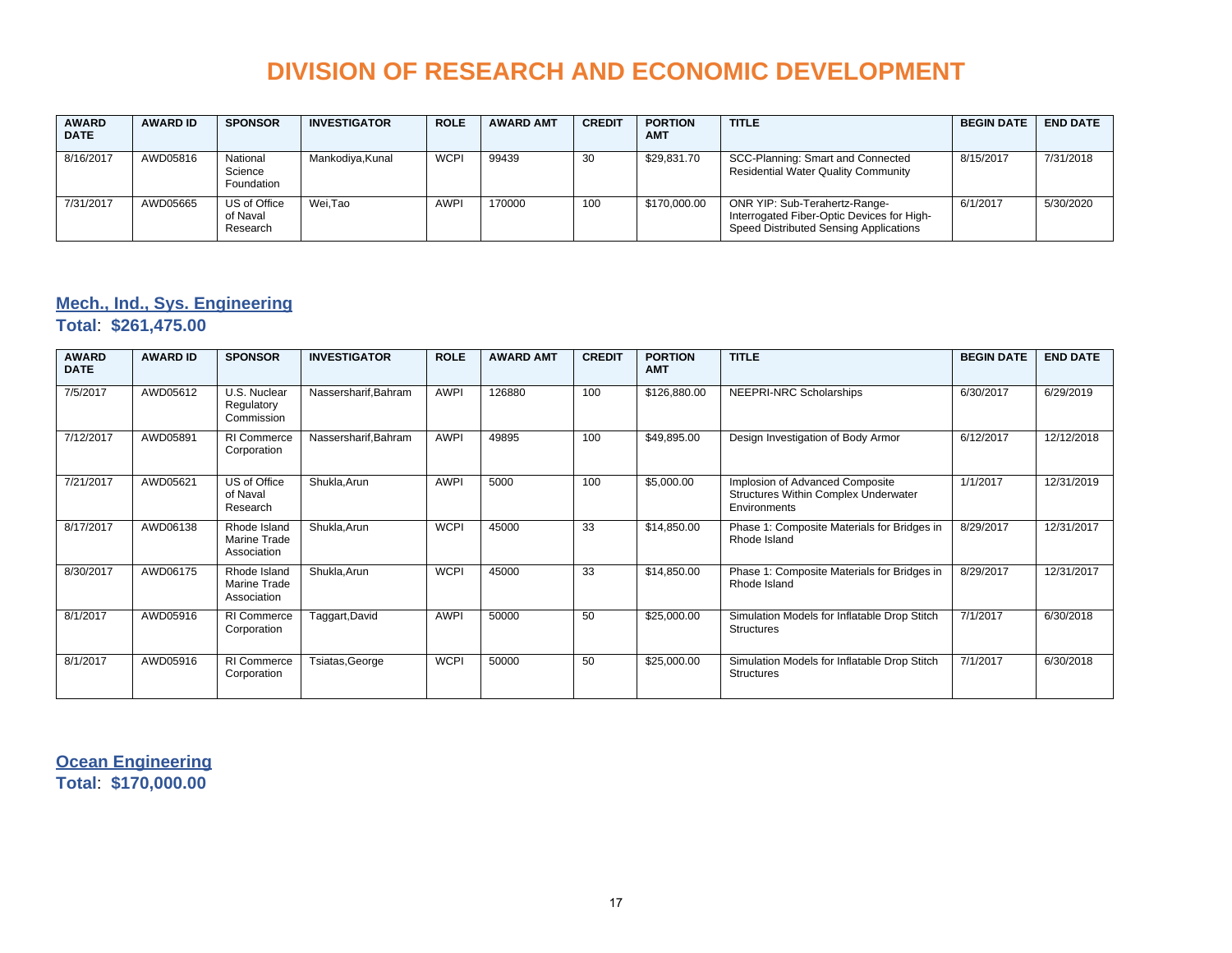| <b>AWARD</b><br><b>DATE</b> | <b>AWARD ID</b> | <b>SPONSOR</b>                       | <b>INVESTIGATOR</b> | <b>ROLE</b> | <b>AWARD AMT</b> | <b>CREDIT</b> | <b>PORTION</b><br><b>AMT</b> | <b>TITLE</b>                                                                                                                   | <b>BEGIN DATE</b> | <b>END DATE</b> |
|-----------------------------|-----------------|--------------------------------------|---------------------|-------------|------------------|---------------|------------------------------|--------------------------------------------------------------------------------------------------------------------------------|-------------------|-----------------|
| 7/20/2017                   | AWD05503        | US of Office<br>of Naval<br>Research | Dahl.Jason          | <b>WCPI</b> | 50000            | 50            | \$25,000.00                  | Further Development and Validation of an<br>Efficient Hybrid-BEM-LBM Model for Fluid-<br><b>Structure Interaction Problems</b> | 9/1/2016          | 8/31/2021       |
| 7/20/2017                   | AWD05503        | US of Office<br>of Naval<br>Research | Grilli, Stephan     | <b>AWPI</b> | 50000            | 50            | \$25,000.00                  | Further Development and Validation of an<br>Efficient Hybrid-BEM-LBM Model for Fluid-<br><b>Structure Interaction Problems</b> | 9/1/2016          | 8/31/2021       |
| 7/7/2017                    | AWD06012        | Deepwater<br>Wind LLC                | Miller, James       | <b>AWPI</b> | 40000            | 34            | \$13,600.00                  | Technology Demonstration for Real Time<br>Passive Whale Tracking Near Offshore<br><b>Wind Energy Facilities</b>                | 6/15/2017         | 8/31/2018       |
| 7/14/2017                   | AWD05336        | US of Office<br>of Naval<br>Research | Miller, James       | <b>AWPI</b> | 80000            | 50            | \$40,000.00                  | Low Frequency Acoustic Propagation: The<br><b>Effects of Sediment Properties</b>                                               | 4/1/2016          | 9/30/2019       |
| 7/7/2017                    | AWD06012        | Deepwater<br>Wind LLC                | Potty, Gopu         | <b>WCPI</b> | 40000            | 33            | \$13,200.00                  | Technology Demonstration for Real Time<br>Passive Whale Tracking Near Offshore<br>Wind Energy Facilities                       | 6/15/2017         | 8/31/2018       |
| 7/14/2017                   | AWD05336        | US of Office<br>of Naval<br>Research | Potty, Gopu         | <b>WCPI</b> | 80000            | 50            | \$40,000.00                  | Low Frequency Acoustic Propagation: The<br><b>Effects of Sediment Properties</b>                                               | 4/1/2016          | 9/30/2019       |
| 7/7/2017                    | AWD06012        | Deepwater<br>Wind LLC                | Van Uffelen, Lora   | <b>WCPI</b> | 40000            | 33            | \$13,200.00                  | Technology Demonstration for Real Time<br>Passive Whale Tracking Near Offshore<br>Wind Energy Facilities                       | 6/15/2017         | 8/31/2018       |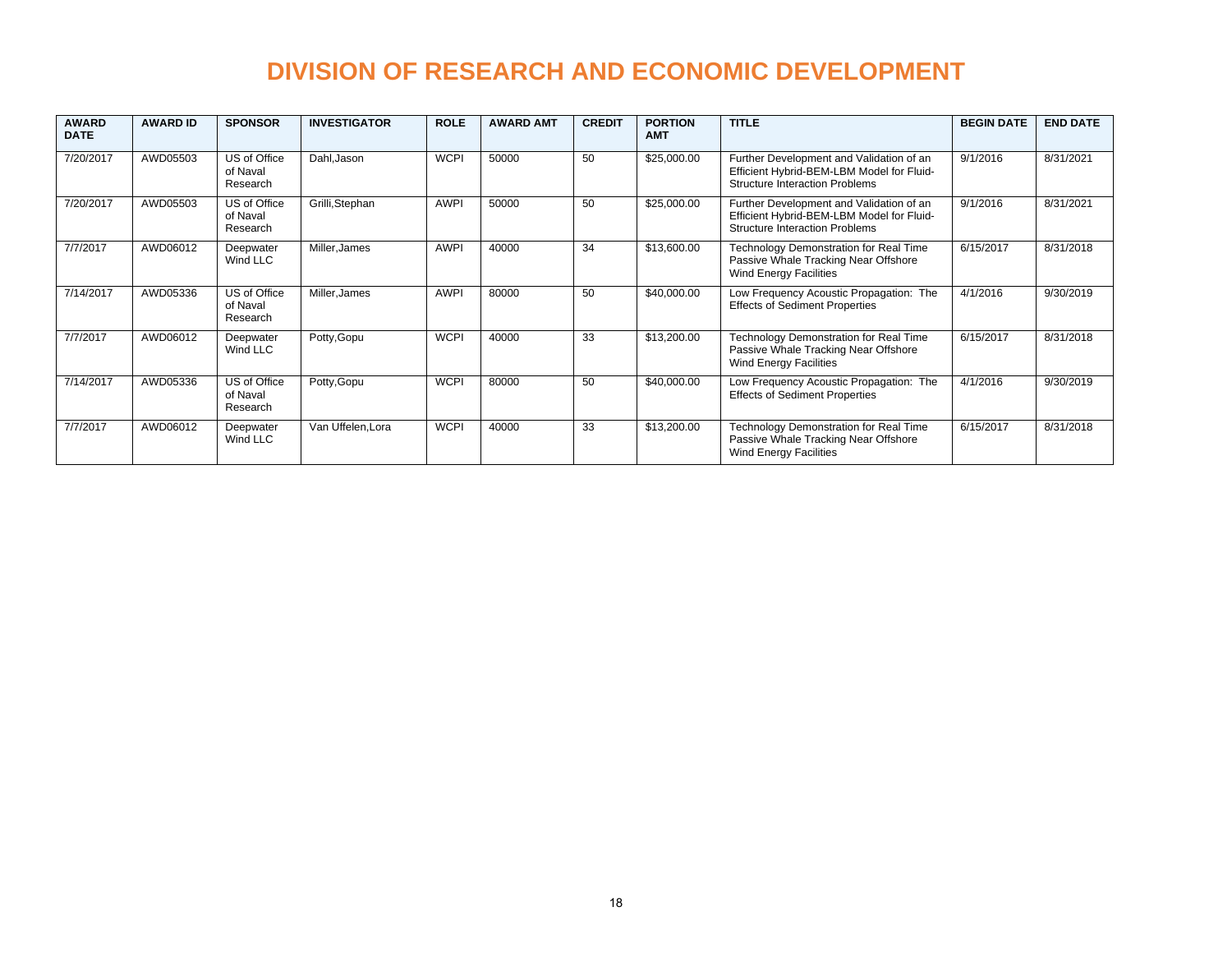### **Awards for College of the Environment and Life Sciences**

**From: 7/1/2017 To: 8/31/2017**

### **Investigator Award Total: \$4,512,388.20**

#### **Biochem-Microb-Molecular Gen. Total**: **\$60,697.00**

| <b>AWARD</b><br><b>DATE</b> | <b>AWARD ID</b> | <b>SPONSOR</b>                          | <b>INVESTIGATOR</b> | <b>ROLE</b> | <b>AWARD AMT</b> | <b>CREDIT</b> | <b>PORTION</b><br><b>AMT</b> | <b>TITLE</b>                                                         | <b>BEGIN DATE</b> | <b>END DATE</b> |
|-----------------------------|-----------------|-----------------------------------------|---------------------|-------------|------------------|---------------|------------------------------|----------------------------------------------------------------------|-------------------|-----------------|
| 8/7/2017                    | AWD04282        | University of<br>California at<br>Davis | Rothman.Alan        | <b>AWPI</b> | 60697            | 100           | \$60,697.00                  | Quantifying Heterogeneities in Dengue<br>Virus Transmission Dynamics | 5/1/2015          | 4/30/2017       |

### **CELS Academic Unit 1**

**Total**: **\$227,435.40**

| <b>AWARD</b><br><b>DATE</b> | <b>AWARD ID</b> | <b>SPONSOR</b>                        | <b>INVESTIGATOR</b> | <b>ROLE</b> | <b>AWARD AMT</b> | <b>CREDIT</b> | <b>PORTION</b><br><b>AMT</b> | <b>TITLE</b>                                                                                                           | <b>BEGIN DATE</b> | <b>END DATE</b> |
|-----------------------------|-----------------|---------------------------------------|---------------------|-------------|------------------|---------------|------------------------------|------------------------------------------------------------------------------------------------------------------------|-------------------|-----------------|
| 8/24/2017                   | AWD05393        | US Dept of<br>Commerce<br><b>NOAA</b> | Humphries, Austin   | <b>AWPI</b> | 299434           | 60            | \$179,660.40                 | Optimizing Kelp and Oyster Integrated<br>Multi-Trophic Aquaculture: Developing a<br>Spatially Explicit Ecosystem Model | 9/1/2017          | 8/31/2019       |
| 8/21/2017                   | AWD05374        | <b>RI</b><br>Department<br>of Health  | Pivarnik.Lori       | <b>AWPI</b> | 40975            | 100           | \$40,975.00                  | RI Plan to Enhance produce Safety by<br>Implementing the DFA FSMA produce<br>Safety Rule                               | 7/1/2017          | 6/30/2018       |
| 7/28/2017                   | AWD05799        | Providence<br>Parks and<br>Recreation | Venturini.Kate      | <b>AWPI</b> | 6800             | 100           | \$6,800.00                   | Learning Landscape Field Trips at Roger<br>Williams Park Botanical Center                                              | 1/1/2016          | 12/31/2017      |

### **CELS Academic Unit 2**

**Total**: **\$1,244,853.00**

| <b>AWARD</b><br><b>DATE</b> | <b>AWARD ID</b> | <b>SPONSOR</b>                     | <b>INVESTIGATOR</b> | <b>ROLE</b> | <b>AWARD AMT</b> | <b>CREDIT</b> | <b>PORTION</b><br><b>AMT</b> | <b>TITLE</b>                                                   | <b>BEGIN DATE</b> | <b>END DATE</b> |
|-----------------------------|-----------------|------------------------------------|---------------------|-------------|------------------|---------------|------------------------------|----------------------------------------------------------------|-------------------|-----------------|
| 7/18/2017                   | AWD05905        | US Fish and<br>Wildlife<br>Service | August, Peter       | <b>AWPI</b> | 45203            | 100           | \$45,203.00                  | CI - Long Island Sound Eelgrass Mapping<br>and Trends Analysis | 7/11/2017         | 6/30/2018       |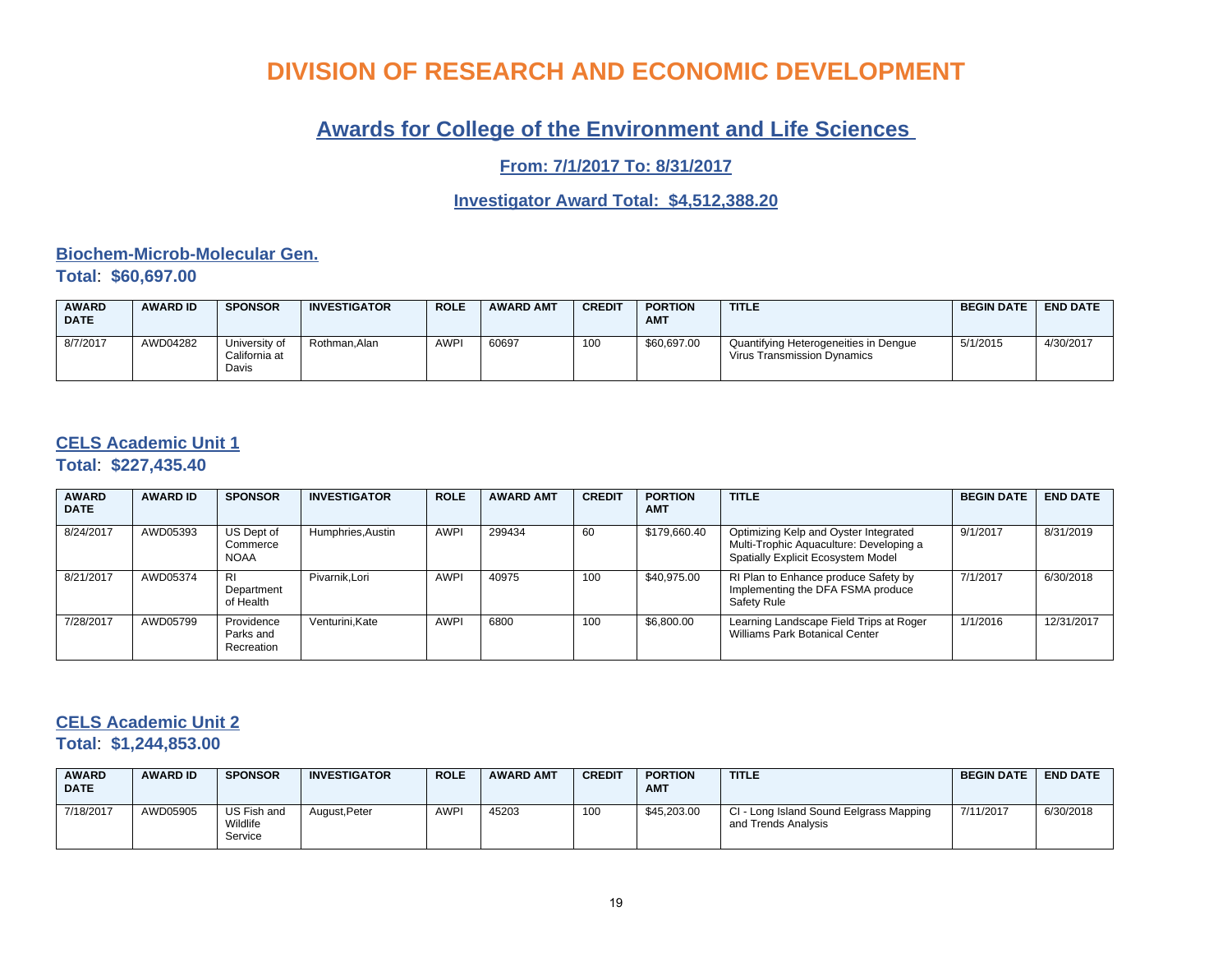| <b>AWARD</b><br><b>DATE</b> | <b>AWARD ID</b> | <b>SPONSOR</b>                            | <b>INVESTIGATOR</b>  | <b>ROLE</b> | <b>AWARD AMT</b> | <b>CREDIT</b>   | <b>PORTION</b><br><b>AMT</b> | <b>TITLE</b>                                                                                                              | <b>BEGIN DATE</b> | <b>END DATE</b> |
|-----------------------------|-----------------|-------------------------------------------|----------------------|-------------|------------------|-----------------|------------------------------|---------------------------------------------------------------------------------------------------------------------------|-------------------|-----------------|
| 7/20/2017                   | AWD05894        | Rhode Island<br>Division of<br>Planning   | August, Peter        | <b>AWPI</b> | 56000            | 100             | \$56,000.00                  | CI - FY18 Sustaining and Enhancing<br>Access to the Rhode Island Geographic<br>Information System (RIGIS)                 | 7/1/2017          | 6/30/2018       |
| 7/31/2017                   | AWD05695        | RI Dept of<br><b>Environ Magt</b>         | August, Peter        | <b>AWPI</b> | 12620            | 100             | \$12,620.00                  | CI - GPS Elevation Analysis for Tier 3 of<br>Salt Marsh Monitoring and Assessment<br>Plan for the State of Rhode Island   | 7/14/2017         | 5/31/2018       |
| 8/29/2017                   | AWD04871        | US Dept of<br>Interior                    | August, Peter        | <b>AWPI</b> | 92070            | 25              | \$23,017.50                  | CI - Resource Based Geospatial and<br>Enterprise GIS Supplort to the NER of the<br>NPS FY15                               | 8/24/2017         | 9/15/2018       |
| 7/13/2017                   | AWD04872        | <b>US Armv</b><br>Corps of<br>Engineers   | Becker.Austin H      | <b>AWPI</b> | 39700            | 100             | \$39,700.00                  | CI - Measuring Risk to Inform Resilience:<br>Pilot Study for North Atlantic Medium and<br>High Use Maritime Freight Nodes | 6/20/2016         | 12/19/2017      |
| 8/24/2017                   | AWD04872        | <b>US Army</b><br>Corps of<br>Engineers   | Becker, Austin H     | <b>AWPI</b> | 94555            | 100             | \$94,555.00                  | CI - Measuring Risk to Inform Resilience:<br>Pilot Study for North Atlantic Medium and<br>High Use Maritime Freight Nodes | 6/20/2016         | 12/19/2018      |
| 7/18/2017                   | AWD06047        | Brown<br>University                       | Cardace, Dawn        | <b>AWPI</b> | 8925             | 100             | \$8,925.00                   | Microbial Attachment Processes in Rock-<br>Powered Ecosystems                                                             | 6/1/2017          | 8/31/2017       |
| 7/18/2017                   | AWD06048        | Brown<br>University                       | Cardace, Dawn        | <b>AWPI</b> | 33453            | 100             | \$33,453.00                  | Mapping Carbonaceous Matter in<br>Serpentinites: Occurrence and Importance<br>to Astrobiology                             | 9/1/2017          | 5/31/2018       |
| 8/29/2017                   | AWD04871        | US Dept of<br>Interior                    | Cressman, Jessica A. | <b>WCPI</b> | 92070            | $\overline{25}$ | \$23,017.50                  | CI - Resource Based Geospatial and<br>Enterprise GIS Supplort to the NER of the<br>NPS FY15                               | 8/24/2017         | 9/15/2018       |
| 7/24/2017                   | AWD05405        | US Dept of<br>Interior                    | Druschke, Caroline   | <b>AWPI</b> | 69994            | 100             | \$69,994.00                  | CI - Science Communication Outreach for<br>the Northeast Coastal and Barrier Network                                      | 6/15/2016         | 9/30/2018       |
| 8/29/2017                   | AWD04871        | US Dept of<br>Interior                    | Duhaime, Roland      | <b>WCPI</b> | 92070            | 25              | \$23,017.50                  | CI - Resource Based Geospatial and<br>Enterprise GIS Supplort to the NER of the<br>NPS FY15                               | 8/24/2017         | 9/15/2018       |
| 8/3/2017                    | AWD06004        | <b>RI</b><br>Department<br>of Health      | Gold, Arthur         | <b>WCPI</b> | 525000           | 33              | \$173,250.00                 | CI - Municipal Capacity Training and Public<br>Outreach Source Water Protection Project                                   | 7/1/2017          | 6/30/2020       |
| 8/3/2017                    | AWD06004        | <b>RI</b><br>Department<br>of Health      | Joubert, Lorraine    | <b>AWPI</b> | 525000           | $\overline{34}$ | \$178,500.00                 | CI - Municipal Capacity Training and Public<br>Outreach Source Water Protection Project                                   | 7/1/2017          | 6/30/2020       |
| 8/29/2017                   | AWD04871        | US Dept of<br>Interior                    | Labash, Charles      | <b>WCPI</b> | 92070            | $\overline{25}$ | \$23,017.50                  | CI - Resource Based Geospatial and<br>Enterprise GIS Supplort to the NER of the<br>NPS FY15                               | 8/24/2017         | 9/15/2018       |
| 8/3/2017                    | AWD06004        | R <sub>l</sub><br>Department<br>of Health | Mccann, Alyson       | <b>WCPI</b> | 525000           | 33              | \$173,250.00                 | CI - Municipal Capacity Training and Public<br>Outreach Source Water Protection Project                                   | 7/1/2017          | 6/30/2020       |
| 8/14/2017                   | AWD06141        | <b>US Fish and</b><br>Wildlife<br>Service | Paton, Peter         | <b>AWPI</b> | 60000            | 100             | \$60,000.00                  | <b>Technical Assistance for Digital VHF</b><br>Telemetry projects in the Northeast                                        | 8/31/2017         | 1/31/2019       |
| 7/24/2017                   | AWD06092        | The Nature<br>Conservancy                 | Stolt, Mark          | <b>AWPI</b> | 12000            | 100             | \$12,000.00                  | Using Thin-Layer Deposition to Manage<br>Sea-Level Rise in Tidal Marshes                                                  | 3/1/2017          | 12/31/2017      |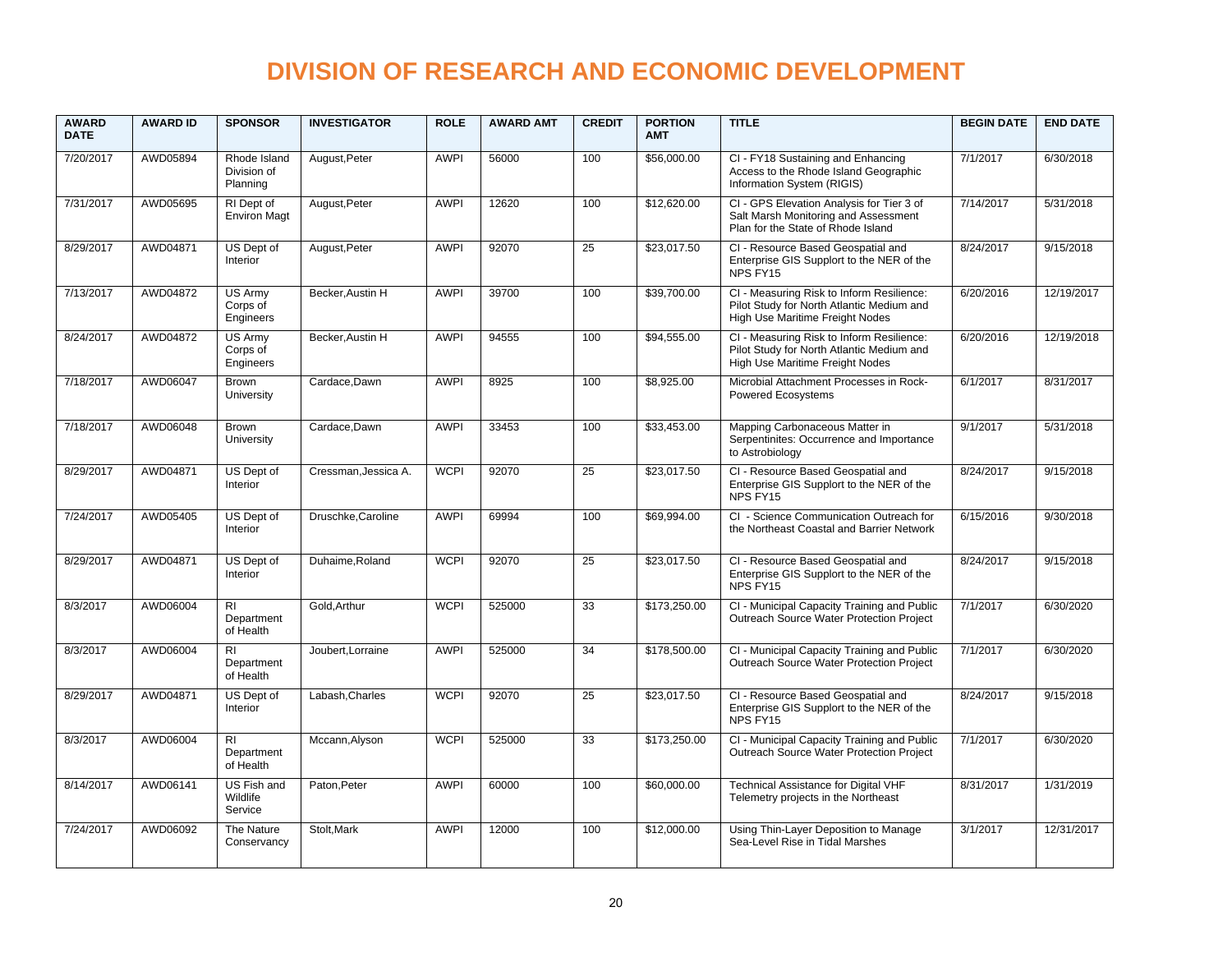| <b>AWARD</b><br><b>DATE</b> | <b>AWARD ID</b> | <b>SPONSOR</b>                    | <b>INVESTIGATOR</b> | <b>ROLE</b> | <b>AWARD AMT</b> | <b>CREDIT</b> | <b>PORTION</b><br><b>AMT</b> | <b>TITLE</b>                  | <b>BEGIN DATE</b> | <b>END DATE</b> |
|-----------------------------|-----------------|-----------------------------------|---------------------|-------------|------------------|---------------|------------------------------|-------------------------------|-------------------|-----------------|
| 7/20/2017                   | AWD06126        | National<br>Science<br>Foundation | Zawia, Nasser       | <b>AWPI</b> | 195333           | 100           | \$195.333.00                 | Felicia Woods, Danielle Perry | 8/1/2017          | 7/31/2022       |

### **CELS Academic Unit 3 Total**: **\$2,979,402.80**

| <b>AWARD</b><br><b>DATE</b> | <b>AWARD ID</b> | <b>SPONSOR</b>                        | <b>INVESTIGATOR</b> | <b>ROLE</b> | <b>AWARD AMT</b> | <b>CREDIT</b> | <b>PORTION</b><br><b>AMT</b> | <b>TITLE</b>                                                                                                               | <b>BEGIN DATE</b> | <b>END DATE</b> |
|-----------------------------|-----------------|---------------------------------------|---------------------|-------------|------------------|---------------|------------------------------|----------------------------------------------------------------------------------------------------------------------------|-------------------|-----------------|
| 7/21/2017                   | AWD04237        | National<br>Science<br>Foundation     | Kausch.Albert       | <b>AWPI</b> | 535399           | 100           | \$535,399.00                 | Transforming Cereal Genomics: Toolng up<br>for Empowered Cereal Crop Phenotyping<br>Platforms                              | 8/1/2015          | 7/31/2019       |
| 8/4/2017                    | AWD04773        | National<br>Science<br>Foundation     | Lane, Christopher   | <b>AWPI</b> | 134469           | 100           | \$134,469.00                 | GoLife: Bringing the Diverse Microbial<br>Clade Stramenopila + Alveolata + Rhizaria<br>(SAR) into a Modern Genomic Content | 9/1/2015          | 8/31/2020       |
| 7/17/2017                   | AWD05988        | National<br>Institute of<br>Health    | Rothman.Alan        | <b>AWPI</b> | 2249648          | 100           | \$2,249,648.0                | <b>FLAVIVIRUS INFECTIONS:</b><br>PATHOGENESIS AND PREVENTION                                                               | 7/1/2017          | 6/30/2018       |
| 8/24/2017                   | AWD05393        | US Dept of<br>Commerce<br><b>NOAA</b> | Thornber.Carol      | <b>WCPI</b> | 299434           | 20            | \$59,886.80                  | Optimizing Kelp and Oyster Integrated<br>Multi-Trophic Aquaculture: Developing a<br>Spatially Explicit Ecosystem Model     | 9/1/2017          | 8/31/2019       |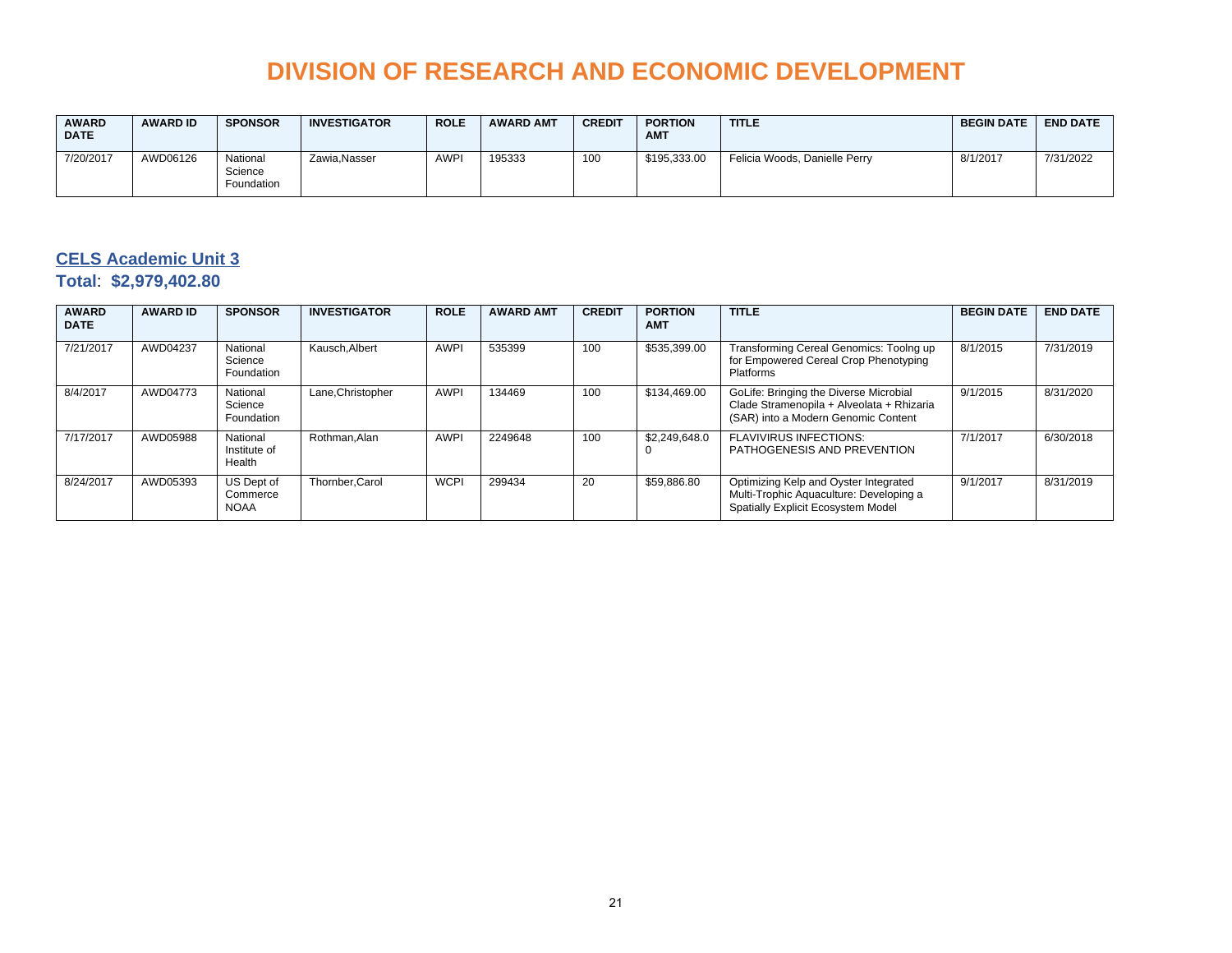### **Awards for Graduate School of Oceanography**

**From: 7/1/2017 To: 8/31/2017**

**Investigator Award Total: \$4,391,293.80**

### **GSO Coastal Institute**

**Total**: **\$16,000.00**

| <b>AWARD</b><br><b>DATE</b> | <b>AWARD ID</b> | <b>SPONSOR</b>         | <b>INVESTIGATOR</b> | <b>ROLE</b> | <b>AWARD AMT</b> | <b>CREDIT</b> | <b>PORTION</b><br><b>AMT</b> | <b>TITLE</b>                                                                                                                 | <b>BEGIN DATE</b> | <b>END DATE</b> |
|-----------------------------|-----------------|------------------------|---------------------|-------------|------------------|---------------|------------------------------|------------------------------------------------------------------------------------------------------------------------------|-------------------|-----------------|
| 8/31/2017                   | AWD06176        | US Dept of<br>Interior | Swift.Judith        | <b>AWPI</b> | 16000            | 100           | \$16,000.00                  | CI - CESU Host - Leadership, Coordination<br>and Administrative Oversight for the North<br><b>Atlantic Coast Cooperative</b> | 8/30/2017         | 12/31/2020      |

### **GSO Coastal Resources Center**

**Total**: **\$12,148.00**

| <b>AWARD</b><br><b>DATE</b> | <b>AWARD ID</b> | <b>SPONSOR</b>                          | <b>INVESTIGATOR</b> | <b>ROLE</b> | <b>AWARD AMT</b> | <b>CREDIT</b> | <b>PORTION</b><br><b>AMT</b> | <b>TITLE</b>                                                                                  | <b>BEGIN DATE</b> | <b>END DATE</b> |
|-----------------------------|-----------------|-----------------------------------------|---------------------|-------------|------------------|---------------|------------------------------|-----------------------------------------------------------------------------------------------|-------------------|-----------------|
| 8/25/2017                   | AWD05481        | <b>RI</b> Coastal<br>Res<br>Mgt.Council | Mccann.Jennifer     | <b>AWPI</b> | 12148            | 100           | \$12,148.00                  | - Update and Revision of the Metro Bay<br>CI-<br>SAMP Documents and 1978 Energy<br>Amendments | 7/1/2016          | 6/30/2017       |

### **GSO Facilities**

**Total**: **\$289,000.00**

| <b>AWARD</b><br><b>DATE</b> | <b>AWARD ID</b> | <b>SPONSOR</b>                            | <b>INVESTIGATOR</b> | <b>ROLE</b> | <b>AWARD AMT</b> | <b>CREDIT</b> | <b>PORTION</b><br><b>AMT</b> | <b>TITLE</b>                                                                                                            | <b>BEGIN DATE</b> | <b>END DATE</b> |
|-----------------------------|-----------------|-------------------------------------------|---------------------|-------------|------------------|---------------|------------------------------|-------------------------------------------------------------------------------------------------------------------------|-------------------|-----------------|
| 8/2/2017                    | AWD05041        | <b>AIR FORCE</b><br>RESEARCH<br>LABORATOR | Bao, Xueyang        | <b>WCPI</b> | 35000            | 30            | \$10,500.00                  | Integrated Deterministic and Stochastic Full-<br>Waveform Earth Models for Broadband<br>Wave Propagation and Prediction | 5/10/2016         | 10/31/2018      |
| 8/2/2017                    | AWD05041        | AIR FORCE<br>RESEARCH<br>LABORATOR        | Bao, Xueyang        | <b>WCPI</b> | 145000           | 30            | \$43,500.00                  | Integrated Deterministic and Stochastic Full-<br>Waveform Earth Models for Broadband<br>Wave Propagation and Prediction | 5/10/2016         | 10/31/2018      |
| 7/31/2017                   | AWD04094        | US Dept of<br>Commerce<br><b>NOAA</b>     | Murray, Cynthia J   | <b>AWPI</b> | 235000           | 100           | \$235,000.00                 | A Proposal for the Support of Continuing<br>and New Activities of the National Sea<br>Grant Library                     | 3/1/2014          | 2/28/2018       |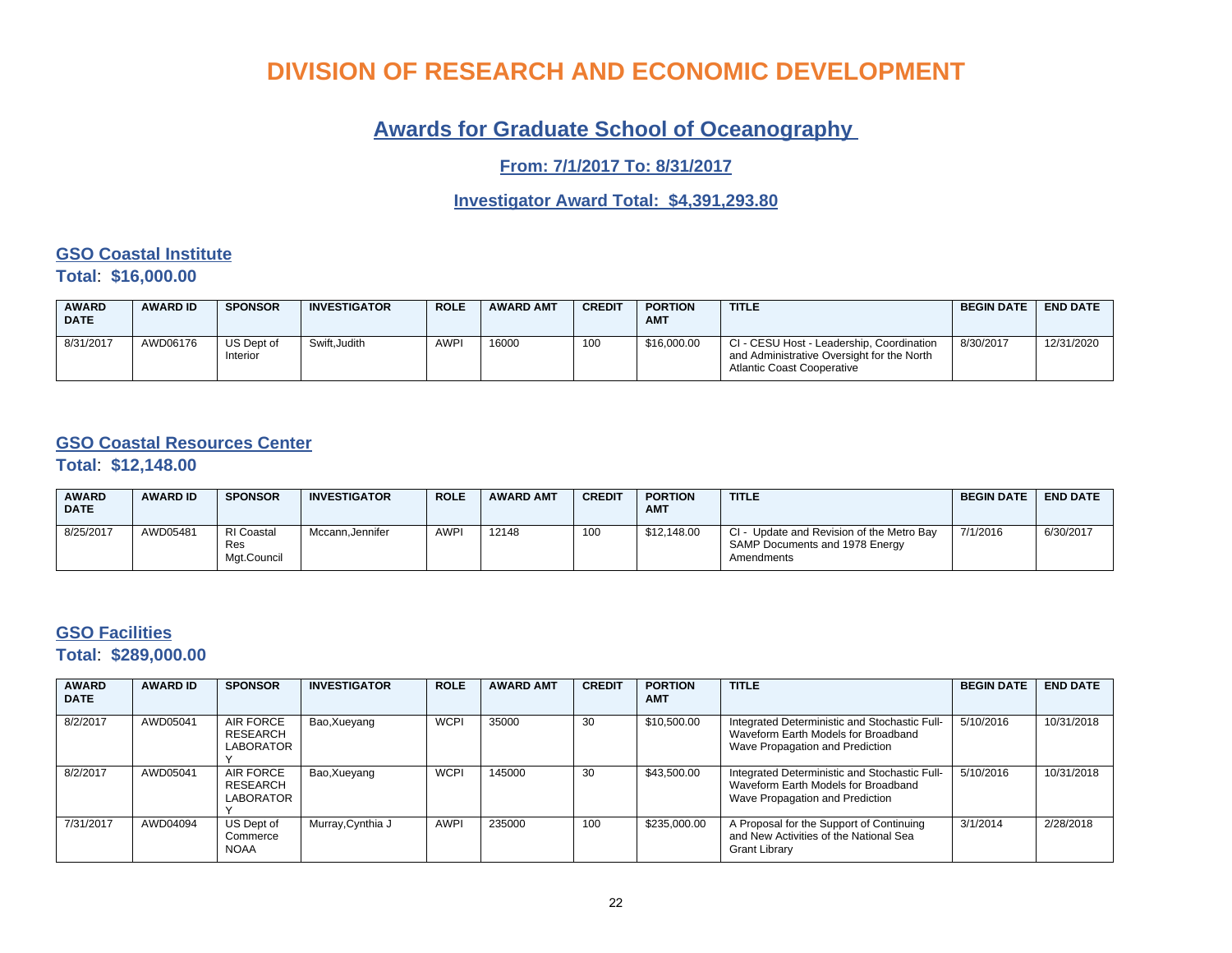### **GSO Faculty Total**: **\$4,049,145.80**

| <b>AWARD</b><br><b>DATE</b> | <b>AWARD ID</b> | <b>SPONSOR</b>                               | <b>INVESTIGATOR</b>  | <b>ROLE</b> | <b>AWARD AMT</b> | <b>CREDIT</b>   | <b>PORTION</b><br><b>AMT</b> | <b>TITLE</b>                                                                                                                     | <b>BEGIN DATE</b> | <b>END DATE</b> |
|-----------------------------|-----------------|----------------------------------------------|----------------------|-------------|------------------|-----------------|------------------------------|----------------------------------------------------------------------------------------------------------------------------------|-------------------|-----------------|
| 7/18/2017                   | AWD04236        | National<br>Science<br>Foundation            | Alberts, Jonathan    | <b>AWPI</b> | 154520           | 50              | \$77,260.00                  | UNIVERSIEY-NATIONAL<br>OCEANOGRAPHIC LABORATORY<br><b>SYSTEM</b>                                                                 | 5/1/2014          | 4/30/2019       |
| 8/22/2017                   | AWD05851        | National<br>Science<br>Foundation            | Beinart.Roxanne      | <b>AWPI</b> | 585618           | 100             | \$585,618.00                 | The Impact of Symbiont-Larval Interactions<br>on Species Distribution Across<br>Southwestern Pacific Hydrothermal Vents          | 9/1/2018          | 8/31/2021       |
| 7/7/2017                    | AWD05119        | National<br>Science<br>Foundation            | Coleman, Dwight      | <b>WCPI</b> | 746400           | 15              | \$111,960.00                 | CI - Northwest Passage Project                                                                                                   | 7/1/2016          | 8/31/2019       |
| 7/13/2017                   | AWD06077        | <b>OCEAN</b><br><b>EXPLORATI</b><br>ON TRUST | Coleman, Dwight      | <b>AWPI</b> | 85000            | 100             | \$85,000.00                  | OET Partnership with the URI Inner Space<br>Center to Support Systematic Ocean<br>Exploration                                    | 7/1/2017          | 6/30/2018       |
| 7/21/2017                   | AWD06091        | Naval<br>Undersea<br>Warfare<br>Center       | Coleman, Dwight      | <b>AWPI</b> | 20000            | 100             | \$20,000.00                  | NUWC Collaboration with the URI Inner<br>Space Center for Educational Outreach                                                   | 7/22/2017         | 7/21/2018       |
| 8/18/2017                   | AWD06144        | <b>OCEAN</b><br><b>EXPLORATI</b><br>ON TRUST | Coleman, Dwight      | <b>AWPI</b> | 118000           | 100             | \$118,000.00                 | OET Partnership with the URI Inner Space<br>Center to Support Systematic Ocean<br>Exploration - 2017-2018 E/V Nautilus<br>Season | 8/1/2017          | 12/31/2017      |
| 8/22/2017                   | AWD05119        | National<br>Science<br>Foundation            | Coleman, Dwight      | <b>WCPI</b> | 113754           | $\overline{15}$ | \$17,063.10                  | CI - Northwest Passage Project                                                                                                   | 7/1/2016          | 8/31/2019       |
| 7/28/2017                   | AWD03707        | US Dept of<br>Interior                       | Collie, Jeremy       | <b>AWPI</b> | 400000           | 50              | \$200,000.00                 | CI SOUTHERN NEW ENGLAND<br><b>VENTLESS TRAP SURVEY</b>                                                                           | 7/3/2013          | 7/15/2019       |
| 8/10/2017                   | AWD05378        | NatAeronauti<br>cs & Space<br>Admin          | Cornillon, Peter     | <b>AWPI</b> | 130751           | 60              | \$78,450.60                  | Improved Spatial Resolution Sea Surface<br>Temperature Fields from AMSR-E                                                        | 4/18/2016         | 4/17/2019       |
| 7/18/2017                   | AWD04236        | National<br>Science<br>Foundation            | Desilva, Annette     | <b>WCPI</b> | 154520           | 50              | \$77,260.00                  | UNIVERSIEY-NATIONAL<br>OCEANOGRAPHIC LABORATORY<br><b>SYSTEM</b>                                                                 | 5/1/2014          | 4/30/2019       |
| 8/21/2017                   | AWD04733        | National<br>Science<br>Foundation            | Donohue, Kathleen    | <b>WCPI</b> | 75666            | 50              | \$37,833.00                  | Collab. Research: The Oleander Project<br>High Resolution Observations of the<br>Dynamic Ocean Between New Jersey and<br>Bermuda | 9/15/2015         | 8/31/2020       |
| 8/8/2017                    | AWD04940        | US Dept of<br>Commerce<br><b>NOAA</b>        | Kenney, Robert D     | <b>AWPI</b> | 99999            | 100             | \$99,999.00                  | Maintain and Curate the North Atlantic Right<br>Whale Sightings Database.                                                        | 9/1/2015          | 8/31/2018       |
| 8/24/2017                   | AWD05393        | US Dept of<br>Commerce<br><b>NOAA</b>        | Kincaid, Christopher | <b>WCPI</b> | 299434           | 20              | \$59,886.80                  | Optimizing Kelp and Oyster Integrated<br>Multi-Trophic Aquaculture: Developing a<br>Spatially Explicit Ecosystem Model           | 9/1/2017          | 8/31/2019       |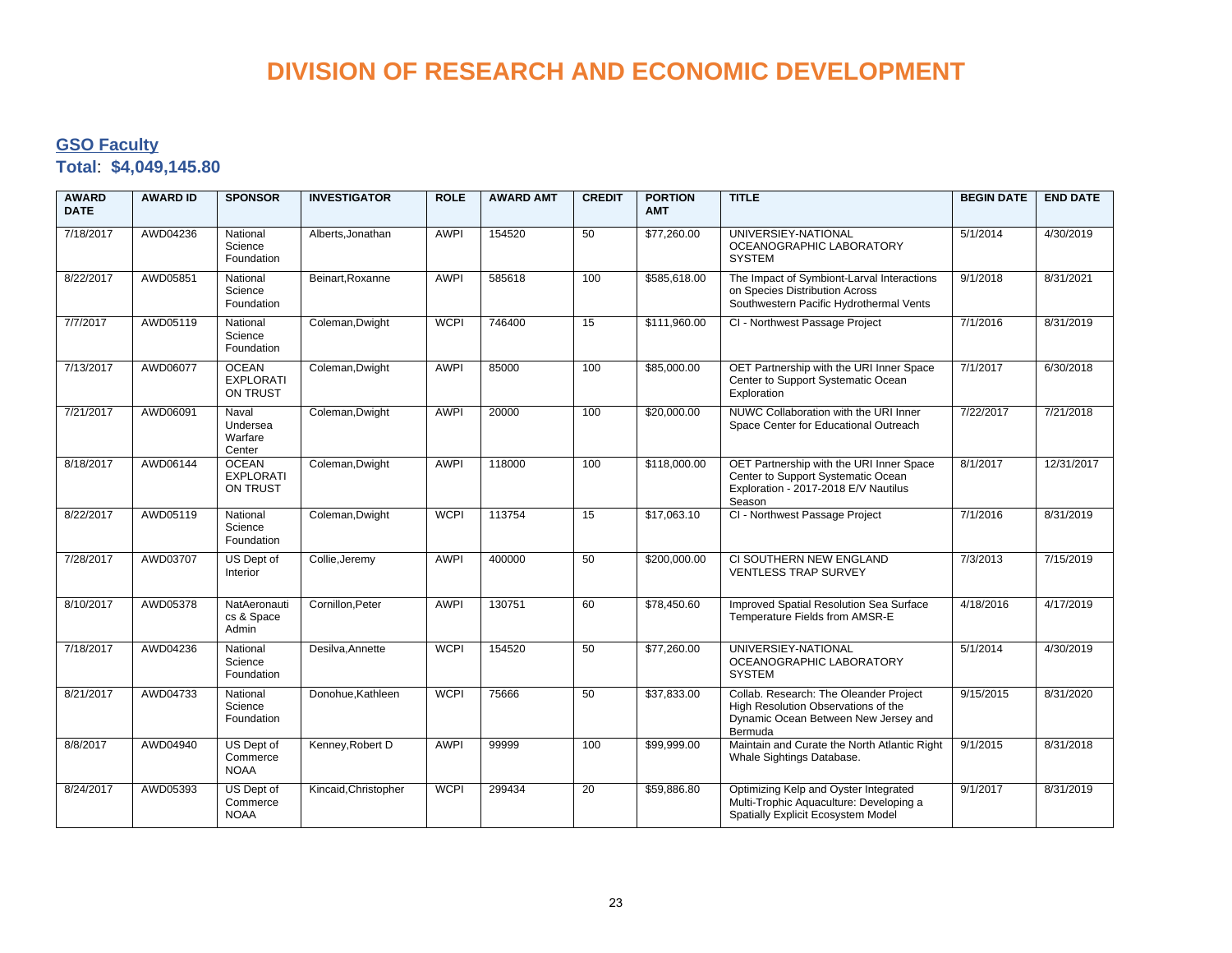| <b>AWARD</b><br><b>DATE</b> | <b>AWARD ID</b> | <b>SPONSOR</b>                                               | <b>INVESTIGATOR</b> | <b>ROLE</b> | <b>AWARD AMT</b> | <b>CREDIT</b>   | <b>PORTION</b><br><b>AMT</b> | <b>TITLE</b>                                                                                                                                                                                           | <b>BEGIN DATE</b> | <b>END DATE</b> |
|-----------------------------|-----------------|--------------------------------------------------------------|---------------------|-------------|------------------|-----------------|------------------------------|--------------------------------------------------------------------------------------------------------------------------------------------------------------------------------------------------------|-------------------|-----------------|
| 7/28/2017                   | AWD03707        | US Dept of<br>Interior                                       | King, John          | <b>WCPI</b> | 400000           | 50              | \$200,000.00                 | CI SOUTHERN NEW ENGLAND<br><b>VENTLESS TRAP SURVEY</b>                                                                                                                                                 | 7/3/2013          | 7/15/2019       |
| 7/7/2017                    | AWD05119        | National<br>Science<br>Foundation                            | Loose.Brice         | <b>WCPI</b> | 746400           | 15              | \$111.960.00                 | CI - Northwest Passage Project                                                                                                                                                                         | 7/1/2016          | 8/31/2019       |
| 8/22/2017                   | AWD05119        | National<br>Science<br>Foundation                            | Loose.Brice         | <b>WCPI</b> | 113754           | 15              | \$17,063.10                  | CI - Northwest Passage Project                                                                                                                                                                         | 7/1/2016          | 8/31/2019       |
| 8/17/2017                   | AWD05945        | US of Office<br>of Naval<br>Research                         | Omand, Melissa      | <b>AWPI</b> | 40151            | 100             | \$40,151.00                  | Penetrative Flux, Barrier Layer Collapse,<br>and ISO Feedbacks                                                                                                                                         | 8/1/2017          | 7/31/2019       |
| 7/5/2017                    | AWD05946        | National<br>Science<br>Foundation                            | Palter, Jaime       | <b>AWPI</b> | 290962           | 100             | \$290,962.00                 | Analysis Phase of the Lagrangian Isopycnal<br>Dispersion Experiment (AP-LIDEX)                                                                                                                         | 9/1/2017          | 8/30/2020       |
| 8/10/2017                   | AWD05378        | NatAeronauti<br>cs & Space<br>Admin                          | Puggioni, Gavino    | <b>WCPI</b> | 130751           | 40              | \$52,300.40                  | Improved Spatial Resolution Sea Surface<br>Temperature Fields from AMSR-E                                                                                                                              | 4/18/2016         | 4/17/2019       |
| 7/24/2017                   | AWD06093        | US Dept of<br>Commerce<br><b>NOAA</b>                        | Roman, Christopher  | <b>AWPI</b> | 58214            | 100             | \$58,214.00                  | CI Use of a Lagrangian Camera Float in<br>Association with Surveys to Examine<br>Benthic Habitats and Associated Fish:<br>Operational Test to Improving Survey-<br><b>Based Estimates of Abundance</b> | 7/19/2017         | 8/31/2018       |
| 8/21/2017                   | AWD04733        | National<br>Science<br>Foundation                            | Rossby, Hans T      | <b>AWPI</b> | 75666            | 50              | \$37,833.00                  | Collab. Research: The Oleander Project<br>High Resolution Observations of the<br>Dynamic Ocean Between New Jersey and<br>Bermuda                                                                       | 9/15/2015         | 8/31/2020       |
| 7/7/2017                    | AWD05119        | National<br>Science<br>Foundation                            | Scowcroft.Gail      | <b>AWPI</b> | 746400           | $\overline{70}$ | \$522,480.00                 | CI - Northwest Passage Project                                                                                                                                                                         | 7/1/2016          | 8/31/2019       |
| 7/18/2017                   | AWD05136        | US of Office<br>of Naval<br>Research                         | Scowcroft, Gail     | <b>AWPI</b> | 97545            | 100             | \$97,545.00                  | Discovery of Sound in the Sea                                                                                                                                                                          | 1/1/2016          | 12/31/2017      |
| 8/22/2017                   | AWD05119        | National<br>Science<br>Foundation                            | Scowcroft, Gail     | <b>AWPI</b> | 113754           | 70              | \$79,627.80                  | CI - Northwest Passage Project                                                                                                                                                                         | 7/1/2016          | 8/31/2019       |
| 8/2/2017                    | AWD05041        | <b>AIR FORCE</b><br><b>RESEARCH</b><br><b>LABORATOR</b><br>Υ | Shen, Yang          | <b>AWPI</b> | 145000           | 70              | \$101,500.00                 | Integrated Deterministic and Stochastic Full-<br>Waveform Earth Models for Broadband<br>Wave Propagation and Prediction                                                                                | 5/10/2016         | 10/31/2018      |
| 8/2/2017                    | AWD05041        | <b>AIR FORCE</b><br><b>RESEARCH</b><br><b>LABORATOR</b>      | Shen, Yang          | <b>AWPI</b> | 35000            | 70              | \$24,500.00                  | Integrated Deterministic and Stochastic Full-<br>Waveform Earth Models for Broadband<br>Wave Propagation and Prediction                                                                                | 5/10/2016         | 10/31/2018      |
| 7/7/2017                    | AWD06137        | Commonweal<br>th of<br>Massachusett<br>es                    | Stoffel, Heather    | <b>AWPI</b> | 114220           | 100             | \$114,220.00                 | CI- EXPANSION OF THE<br>NARRAGANSETT BAY FIXED SITE YEAR<br>$\overline{2}$                                                                                                                             | 7/1/2017          | 6/30/2018       |
| 8/18/2017                   | AWD06015        | University of<br>Cape Town                                   | Watts, D Randolph   | <b>AWPI</b> | 5832             | 100             | \$5,832.00                   | Release Rearming Kits for Agulhas-South<br><b>Atlantic Studies</b>                                                                                                                                     | 5/1/2017          | 4/30/2020       |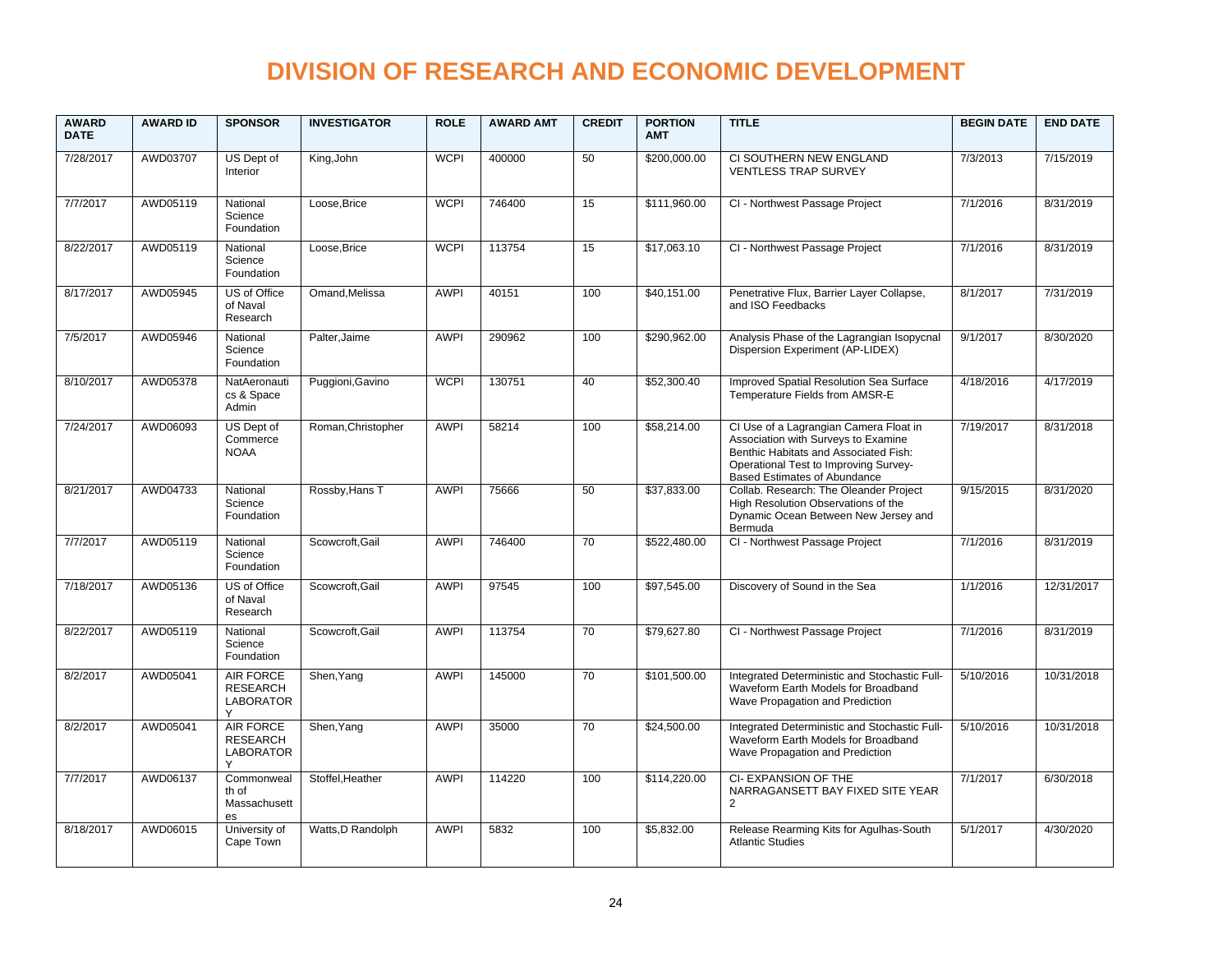| <b>AWARD</b><br><b>DATE</b> | <b>AWARD ID</b> | <b>SPONSOR</b>                                                                | <b>INVESTIGATOR</b> | <b>ROLE</b> | <b>AWARD AMT</b> | <b>CREDIT</b> | <b>PORTION</b><br><b>AMT</b> | <b>TITLE</b>                                                                                                                                  | <b>BEGIN DATE</b> | <b>END DATE</b> |
|-----------------------------|-----------------|-------------------------------------------------------------------------------|---------------------|-------------|------------------|---------------|------------------------------|-----------------------------------------------------------------------------------------------------------------------------------------------|-------------------|-----------------|
| 8/18/2017                   | AWD05949        | <b>KOREA</b><br><b>INSTITUTE</b><br>OF OCEAN<br><b>SCIENCE &amp;</b><br>TECHN | Watts, D Randolph   | <b>AWPI</b> | 43000            | 100           | \$43,000.00                  | Kuroshio Observations by Korean Institute<br>of Ocean Science (KIOST): 1 PIES, CM-<br>ready                                                   | 4/1/2017          | 3/31/2020       |
| 8/18/2017                   | AWD05950        | <b>KOREA</b><br><b>INSTITUTE</b><br>OF OCEAN<br><b>SCIENCE &amp;</b><br>TECHN | Watts, D Randolph   | <b>AWPI</b> | 19537            | 100           | \$19,537.00                  | Kuroshio Observations by Korean Institute<br>of Ocean Science and Technology (KIOST):<br><b>Current Meter Option</b>                          | 4/1/2017          | 3/31/2020       |
| 8/18/2017                   | AWD05951        | <b>KOREA</b><br><b>INSTITUTE</b><br>OF OCEAN<br><b>SCIENCE &amp;</b><br>TECHN | Watts, D Randolph   | <b>AWPI</b> | 62537            | 100           | \$62,537.00                  | Keep Studies by Korean Institute of Ocean<br>Science and Technology (KIOST): 1<br>combined CPIES                                              | 4/1/2017          | 3/31/2020       |
| 8/7/2017                    | AWD05476        | National<br>Science<br>Foundation                                             | Wei, Meng           | <b>AWPI</b> | 601553           | 100           | \$601,553.00                 | Career: Integration of Rate-and-State<br>Friction and Viscoelastic Flow to Model<br>Earthquake Cycles on an Oceanic<br><b>Transform Fault</b> | 8/1/2017          | 7/31/2022       |

### **GSO Rhode Island Sea Grant**

#### **Total**: **\$25,000.00**

| <b>AWARD</b><br><b>DATE</b> | <b>AWARD ID</b> | <b>SPONSOR</b>                        | <b>INVESTIGATOR</b> | <b>ROLE</b> | <b>AWARD AMT</b> | <b>CREDIT</b> | <b>PORTION</b><br><b>AMT</b> | <b>TITLE</b>                                       | <b>BEGIN DATE</b> | <b>END DATE</b> |
|-----------------------------|-----------------|---------------------------------------|---------------------|-------------|------------------|---------------|------------------------------|----------------------------------------------------|-------------------|-----------------|
| 8/17/2017                   | AWD03971        | US Dept of<br>Commerce<br><b>NOAA</b> | Nixon.Dennis W      | <b>AWPI</b> | 25000            | 100           | \$25,000.00                  | RHODE ISLAND SEA GRANT 2014-2018<br><b>OMNIBUS</b> | 4/1/2017          | 1/31/2019       |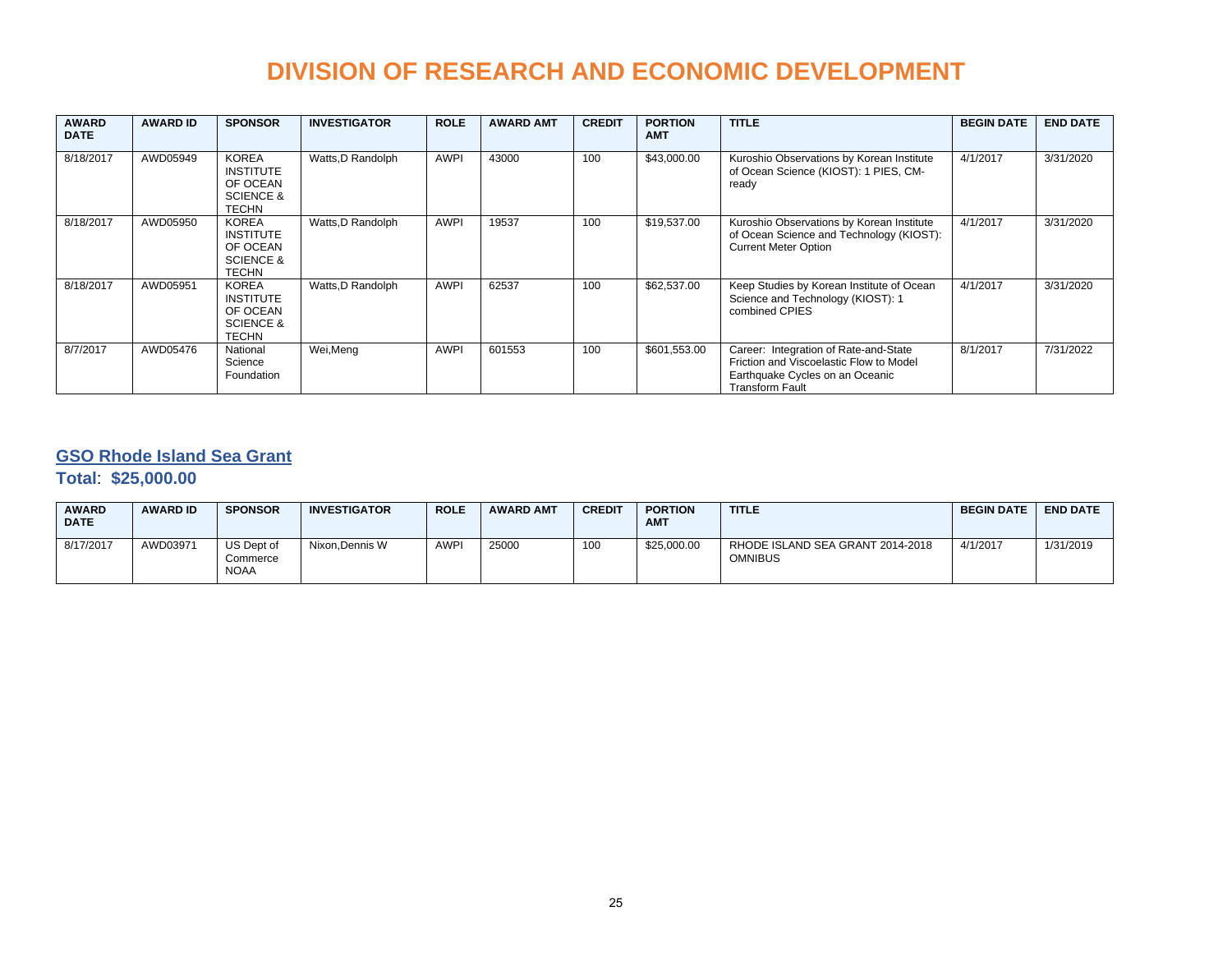### **Awards for College of Health Sciences**

**From: 7/1/2017 To: 8/31/2017**

### **Investigator Award Total: \$1,018,040.38**

#### **Cancer Prevention Res. Ctr Total**: **\$14,915.85**

| <b>AWARD</b><br><b>DATE</b> | <b>AWARD ID</b> | <b>SPONSOR</b>                    | <b>INVESTIGATOR</b> | <b>ROLE</b> | <b>AWARD AMT</b> | <b>CREDIT</b> | <b>PORTION</b><br><b>AMT</b> | <b>TITLE</b>                                                                    | <b>BEGIN DATE</b> | <b>END DATE</b> |
|-----------------------------|-----------------|-----------------------------------|---------------------|-------------|------------------|---------------|------------------------------|---------------------------------------------------------------------------------|-------------------|-----------------|
| 8/16/2017                   | AWD05816        | National<br>Science<br>Foundation | Redding, Colleen    | <b>WCPI</b> | 99439            | 15            | \$14,915.85                  | SCC-Planning: Smart and Connected<br><b>Residential Water Quality Community</b> | 8/15/2017         | 7/31/2018       |

#### **Nutrition & Food Sciences**

**Total**: **\$415,465.53**

| <b>AWARD</b><br><b>DATE</b> | <b>AWARD ID</b> | <b>SPONSOR</b>                                    | <b>INVESTIGATOR</b> | <b>ROLE</b> | <b>AWARD AMT</b> | <b>CREDIT</b> | <b>PORTION</b><br><b>AMT</b> | <b>TITLE</b>                                                                                                 | <b>BEGIN DATE</b> | <b>END DATE</b> |
|-----------------------------|-----------------|---------------------------------------------------|---------------------|-------------|------------------|---------------|------------------------------|--------------------------------------------------------------------------------------------------------------|-------------------|-----------------|
| 8/3/2017                    | AWD05509        | RI Dept of<br>Human<br>Services                   | Sebelia.Linda       | <b>AWPI</b> | 359470           | 100           | \$359,470.00                 | RI SNAP-Ed 2017                                                                                              | 10/1/2014         | 9/30/2017       |
| 7/28/2017                   | AWD06116        | Produce for<br><b>Better Health</b><br>Foundation | Vadiveloo, Maya     | <b>AWPI</b> | 5995.53          | 100           | \$5,995.53                   | PBH Grant Transfer: Manipulating the<br>Sensory Variety of Fruits and Vegetables to<br>Increase Their Intake | 10/15/2015        | 6/30/2018       |
| 8/28/2017                   | AWD05956        | Foundation<br>for Food &<br>Agriculture<br>Resear | Vadiveloo, Maya     | <b>AWPI</b> | 100000           | 50            | \$50,000.00                  | IIHI - Targeted Incentives, Food Purchases<br>and Health Outcomes                                            | 9/1/2017          | 8/31/2018       |

### **Physical Therapy Total**: **\$179,811.00**

| <b>AWARD</b><br><b>DATE</b> | <b>AWARD ID</b> | <b>SPONSOR</b>                                     | <b>INVESTIGATOR</b> | <b>ROLE</b> | <b>AWARD AMT</b> | <b>CREDIT</b> | <b>PORTION</b><br><b>AMT</b> | <b>TITLE</b>                                                              | <b>BEGIN DATE</b> | <b>END DATE</b> |
|-----------------------------|-----------------|----------------------------------------------------|---------------------|-------------|------------------|---------------|------------------------------|---------------------------------------------------------------------------|-------------------|-----------------|
| 7/10/2017                   | AWD06060        | RI Dept of<br>Behavioral<br>Healthcare.D<br>evelop | Hulme.Janice        | <b>AWPI</b> | 179811           | 100           | \$179.811.00                 | URI/BHDDH Collaborative Agreement for<br><b>Physical Therapy Services</b> | 7/1/2017          | 6/30/2018       |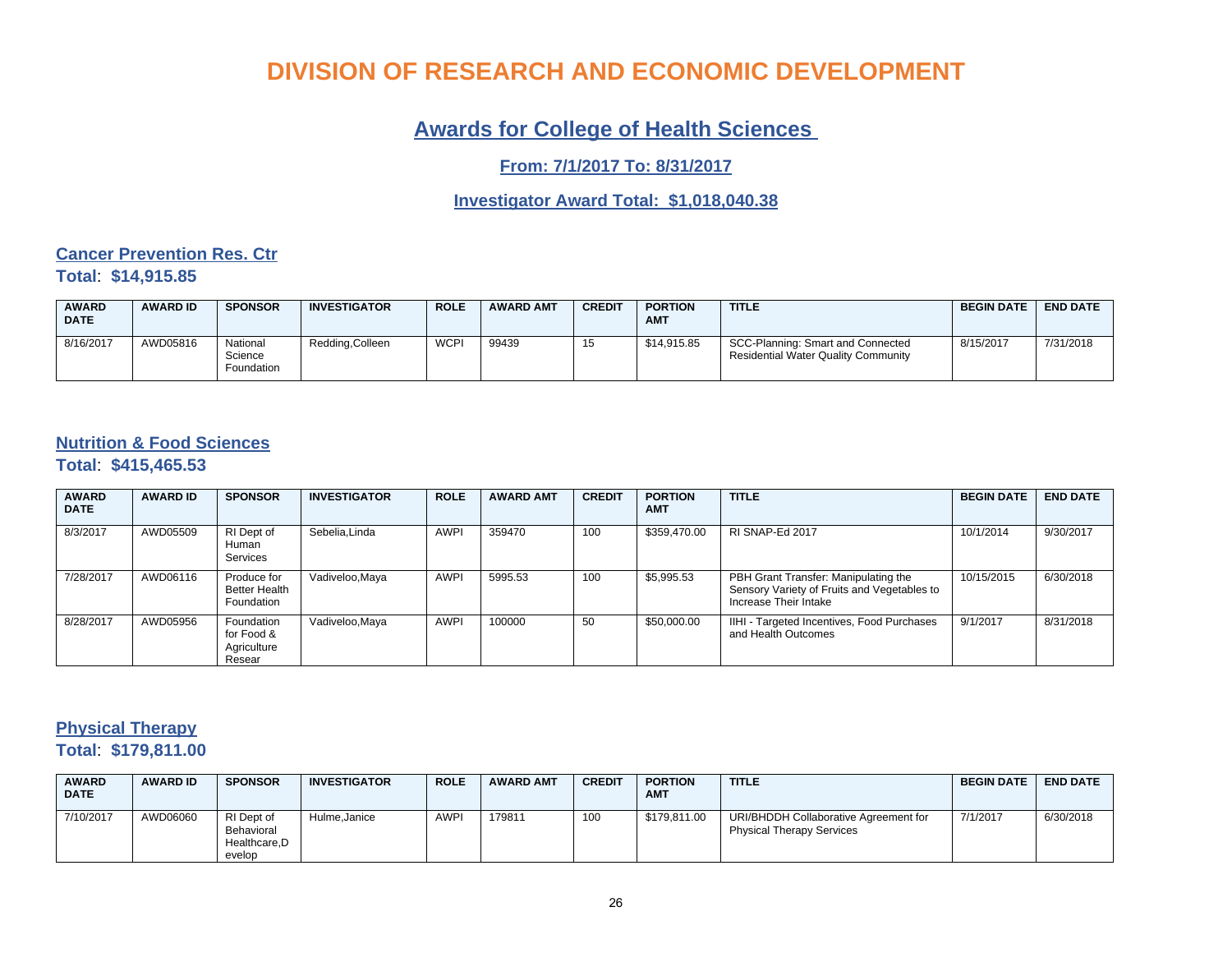### **Psychology**

### **Total**: **\$407,848.00**

| <b>AWARD</b><br><b>DATE</b> | <b>AWARD ID</b> | <b>SPONSOR</b>                                      | <b>INVESTIGATOR</b>  | <b>ROLE</b> | <b>AWARD AMT</b> | <b>CREDIT</b> | <b>PORTION</b><br><b>AMT</b> | <b>TITLE</b>                                                                        | <b>BEGIN DATE</b> | <b>END DATE</b> |
|-----------------------------|-----------------|-----------------------------------------------------|----------------------|-------------|------------------|---------------|------------------------------|-------------------------------------------------------------------------------------|-------------------|-----------------|
| 7/2/2017                    | AWD05909        | RI Dept of<br>Behavioral<br>Healthcare.D<br>evelop  | Florin.Paul          | <b>AWPI</b> | 142114           | 50            | \$71.057.00                  | IIHI - Evaluation of Statewide Rhode Island<br>Prevention Infrastructure Innovation | 7/26/2017         | 6/30/2018       |
| 8/11/2017                   | AWD03835        | RI Dept of<br>Behavioral<br>Healthcare, D<br>evelop | Florin.Paul R        | <b>AWPI</b> | 182464           | 100           | \$182,464.00                 | <b>LOCAL LEVEL EVALUATION OF</b><br><b>PARTNERSHIPS FOR SUCCESS</b>                 | 9/30/2013         | 9/30/2017       |
| 8/11/2017                   | AWD03834        | RI Dept of<br>Behavioral<br>Healthcare, D<br>evelop | Florin.Paul R        | <b>AWPI</b> | 83270            | 100           | \$83,270.00                  | STATE LEVEL EVALUATION BUDGET<br>FOR RI PARTNERSHIP FOR SUCCESS                     | 9/30/2015         | 9/30/2017       |
| 7/2/2017                    | AWD05909        | RI Dept of<br>Behavioral<br>Healthcare, D<br>evelop | Skierkowski, Dorothy | <b>WCPI</b> | 142114           | 50            | \$71,057.00                  | IIHI - Evaluation of Statewide Rhode Island<br>Prevention Infrastructure Innovation | 7/26/2017         | 6/30/2018       |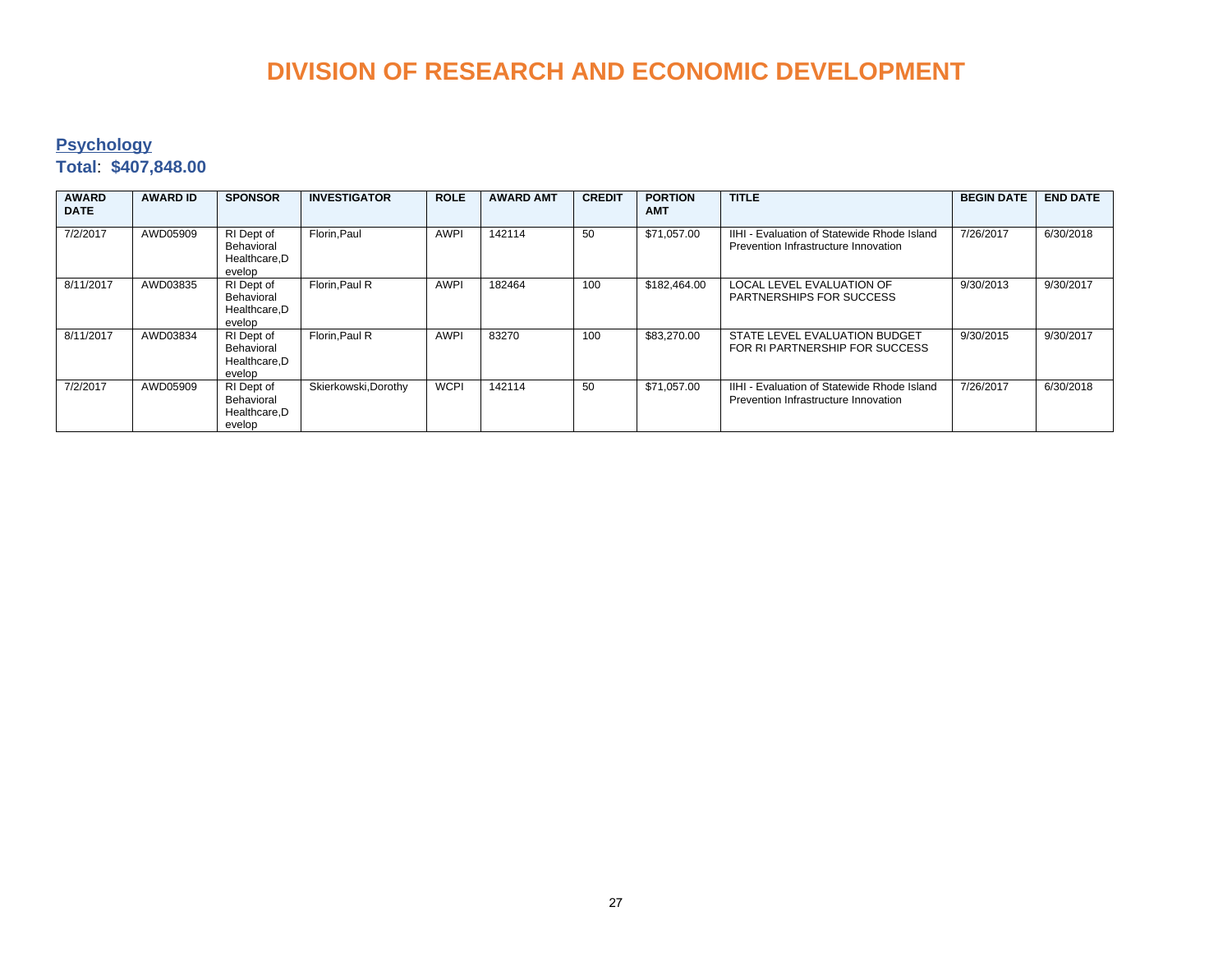## **Awards for College of Pharmacy**

### **From: 7/1/2017 To: 8/31/2017**

### **Investigator Award Total: \$1,306,347.00**

### **Biomedical & Pharm. Sciences Total**: **\$1,219,431.00**

| <b>AWARD</b><br><b>DATE</b> | <b>AWARD ID</b> | <b>SPONSOR</b>                     | <b>INVESTIGATOR</b> | <b>ROLE</b> | <b>AWARD AMT</b> | <b>CREDIT</b> | <b>PORTION</b><br><b>AMT</b> | <b>TITLE</b>                                                                                                                  | <b>BEGIN DATE</b> | <b>END DATE</b> |
|-----------------------------|-----------------|------------------------------------|---------------------|-------------|------------------|---------------|------------------------------|-------------------------------------------------------------------------------------------------------------------------------|-------------------|-----------------|
| 8/22/2017                   | AWD05630        | National<br>Institute of<br>Health | Cho, Bongsup        | <b>AWPI</b> | \$209,154.00     | 100           | \$209,154.00                 | Arylamine DNA Adduct Recognition in<br>Eukaryotic Nucleotide Excision Repair                                                  | 9/1/2017          | 8/31/2018       |
| 8/25/2017                   | AWD05933        | <b>Brown</b><br>University         | Ghonem, Nisanne     | <b>AWPI</b> | \$216,400.00     | 100           | \$216,400.00                 | An In Vivo Study of Treprostinil, a<br>Prostacyclin Analog, in the Prevention of<br>Ischemia-Reperfusion Injury to the Kidney | 7/1/2017          | 6/30/2018       |
| 8/4/2017                    | AWD04927        | Moleculera<br>Labs                 | Kovoor.Abraham      | <b>AWPI</b> | \$11.000.00      | 100           | \$11.000.00                  | Preparation of D2 Dopamine Receptor-<br><b>Expressing SF9 Cell Membranes</b>                                                  | 8/1/2015          | 7/31/2018       |
| 7/28/2017                   | AWD05820        | National<br>Institute of<br>Health | Li, Deyu            | <b>AWPI</b> | \$410.961.00     | 100           | \$410.961.00                 | Inhibitory Effect of Nitric Oxide on DNA<br><b>Repair Enzymes</b>                                                             | 8/1/2017          | 7/31/2020       |
| 8/18/2017                   | AWD05893        | National<br>Institute of<br>Health | Shaikh, Zahir       | <b>AWPI</b> | \$371,916.00     | 100           | \$371,916.00                 | Rhode Island IDeA Network for Biomedical<br>Research Excellence                                                               | 5/1/2017          | 4/30/2018       |

### **Pharmacy Practice Total**: **\$86,916.00**

| <b>AWARD</b><br><b>DATE</b> | <b>AWARD ID</b> | <b>SPONSOR</b>           | <b>INVESTIGATOR</b> | <b>ROLE</b> | <b>AWARD AMT</b> | <b>CREDIT</b> | <b>PORTION</b><br><b>AMT</b> | <b>TITLE</b>                                                                                           | <b>BEGIN DATE</b> | <b>END DATE</b> |
|-----------------------------|-----------------|--------------------------|---------------------|-------------|------------------|---------------|------------------------------|--------------------------------------------------------------------------------------------------------|-------------------|-----------------|
| 8/6/2017                    | AWD05563        | Harvard<br>University    | Buchanan, Ashley    | AWPI        | \$37,029.00      | 100           | \$37,029.00                  | New Methods for the Design and Evaluation<br>of Large HIV Prevention Interventions                     | 9/1/2016          | 5/31/2018       |
| 8/11/2017                   | AWD06139        | <b>VERASTEM.</b><br>INC. | Kogut, Stephen      | <b>AWPI</b> | \$49,887.00      | 50            | \$24,943.50                  | Pharmacoeconomics of Chronic<br>Lymphocytic Leukemia: Focus on Novel<br><b>Oral Targeted Therapies</b> | 6/1/2017          | 5/1/2018        |
| 8/11/2017                   | AWD06139        | <b>VERASTEM.</b><br>INC. | Vyas, Ami           | <b>WCPI</b> | \$49,887.00      | 25            | \$12,471.75                  | Pharmacoeconomics of Chronic<br>Lymphocytic Leukemia: Focus on Novel<br>Oral Targeted Therapies        | 6/1/2017          | 5/1/2018        |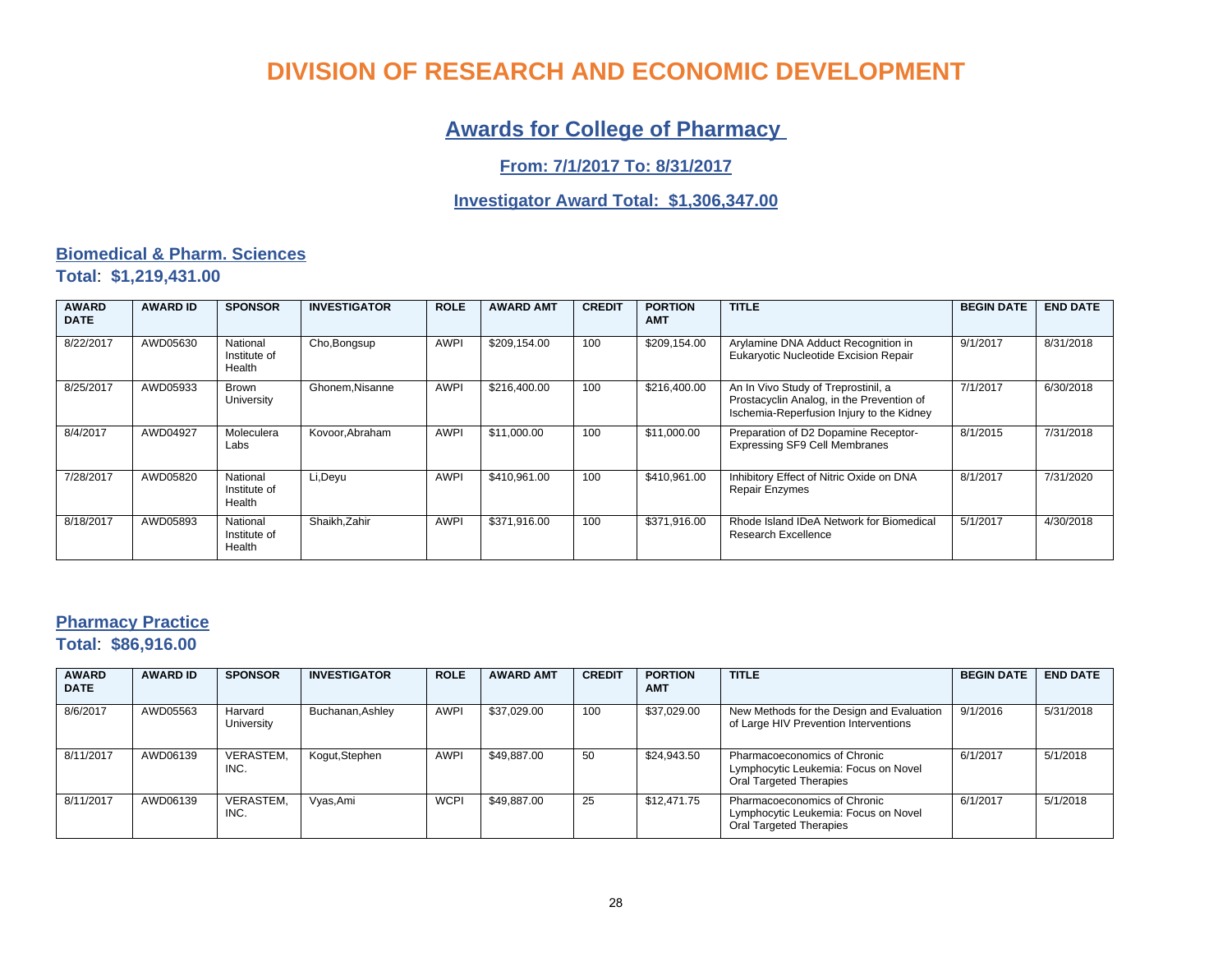| <b>AWARD</b><br><b>DATE</b> | <b>AWARD ID</b> | <b>SPONSOR</b>    | <b>INVESTIGATOR</b> | <b>ROLE</b> | <b>AWARD AMT</b> | <b>CREDIT</b> | <b>PORTION</b><br><b>AMT</b> | <b>TITLE</b>                                                                                    | <b>BEGIN DATE</b> | <b>END DATE</b> |
|-----------------------------|-----------------|-------------------|---------------------|-------------|------------------|---------------|------------------------------|-------------------------------------------------------------------------------------------------|-------------------|-----------------|
| 8/11/2017                   | AWD06139        | VERASTEM.<br>INC. | Wen, Xuerong        | <b>WCPI</b> | \$49.887.00      | 25            | \$12.471.75                  | Pharmacoeconomics of Chronic<br>Lymphocytic Leukemia: Focus on Novel<br>Oral Targeted Therapies | 6/1/2017          | 5/1/2018        |